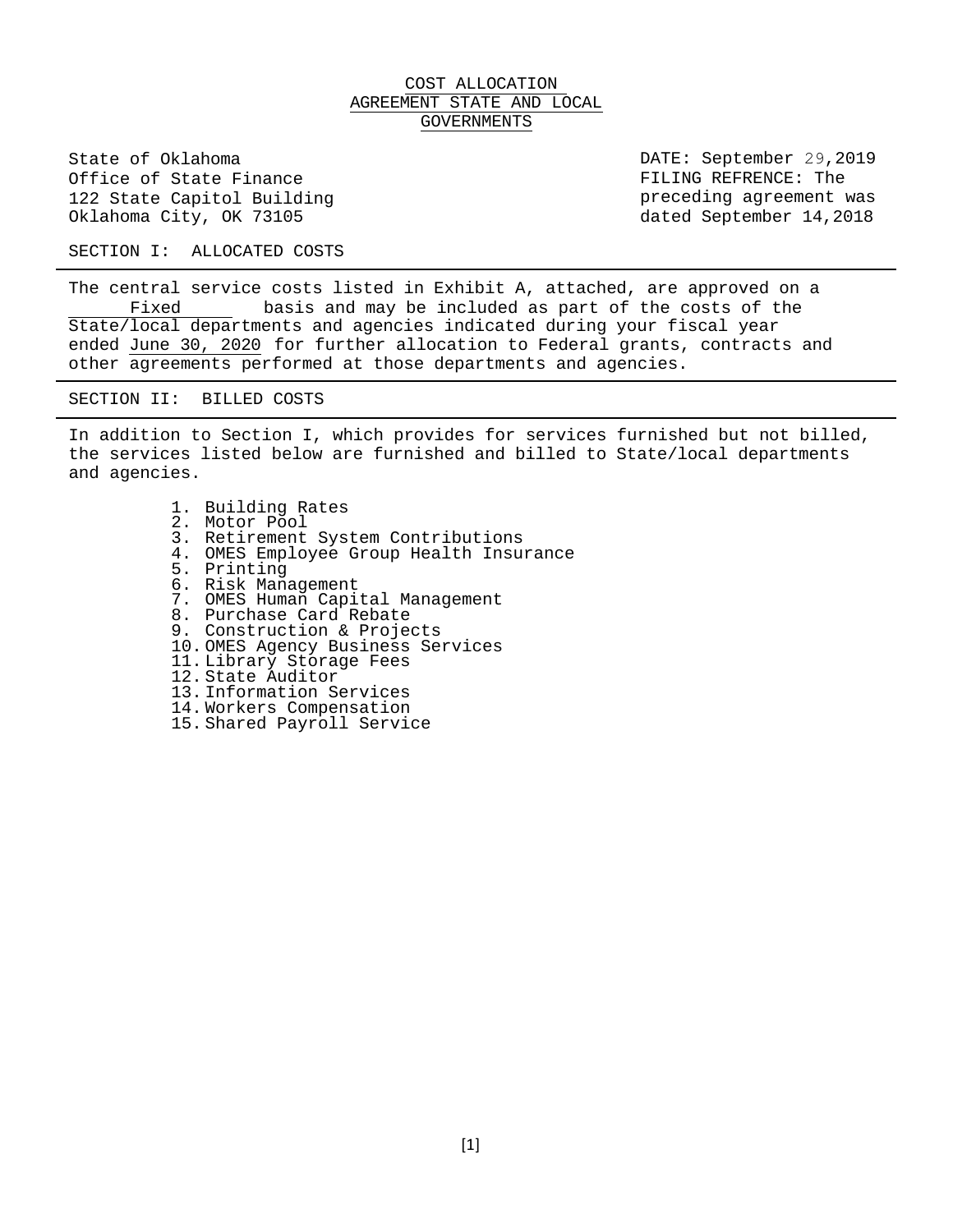### SECTION III: CONDITIONS

The amounts approved in Section I and the billings for the services listed in Section II are subject to the following conditions:

A. LIMITATIONS: (1) Charges resulting from this Agreement are subject to any statutory or administrative limitations and apply to a given grant, contract or other agreement only to the extent that funds are available. (2) Such charges represent costs incurred by the State/locality which are legal obligations of the State/locality and are allowable under Title 2 of the Code of Federal Regulations, Part 200 (2 CFR 200). (3) The same costs that are treated as indirect costs are not claimed as direct costs. (4) Similar types of costs are accorded consistent accounting treatment.(5) The information provided by the State/locality which was used to establish this Agreement is not later found to be materially incomplete or inaccurate.

B. ACCOUNTING CHANGES: This Agreement is based on the accounting system purported by the State/locality to be in effect during the Agreement period. Changes to the method of accounting for costs which affect the amount of reimbursement resulting from use of this Agreement require prior approval of the authorized representative of the Cognizant Agency. Such changes include, but are not limited to, changes in the charging of a particular type of cost from allocated cost to a billed cost. Failure to obtain approval may result in cost disallowances.

C. FIXED AMOUNTS: If fixed amounts are approved in Section I of this Agreement, they are based on an estimate of the costs for the period covered by the Agreement. When the actual costs for this period are determined, adjustments will be made to the amounts of a future year to compensate for the difference between the costs used to establish the fixed amounts and actual costs.

D. BILLED COSTS: Charges for the services listed in Section II will be billed in accordance with rates established by the State/locality. These rates will be based on the estimated costs of providing the services. Adjustments for variances between billed costs and the actual allowable costs of providing the services, as defined by 2 CFR 200 will be made in accordance with procedures agreed to between the State/locality and the Cognizant Agency.

E. USE BY OTHER FEDERAL AGENCIES: This Agreement was executed in accordance with the authority in 2 CFR 200, and should be applied to grants, contracts and other agreements covered by 2 CFR 200, subject to any limitations in Paragraph A above. The State/locality may provide copies of the Agreement to other Federal Agencies to give them early notification of the Agreement.

F. SPECIAL REMARKS: As required by the OMB Uniform Administrative Requirements, Cost Principles, and Audit Requirements for Federal Awards 200.431(b)(3)(i) State Agency treats the payments for unused leave for separating employees as general administrative expense that is allocated to all activities of the agency.

Core Project-This is a billed service since FY 2006. The development costs are to be amortized and billed and must by identified by module and approved by CAS.

Equipment Definition - Equipment means an article of nonexpendable, tangible personal property having a useful life of more than one year and an acquisition cost of \$5,000.00 or more per unit.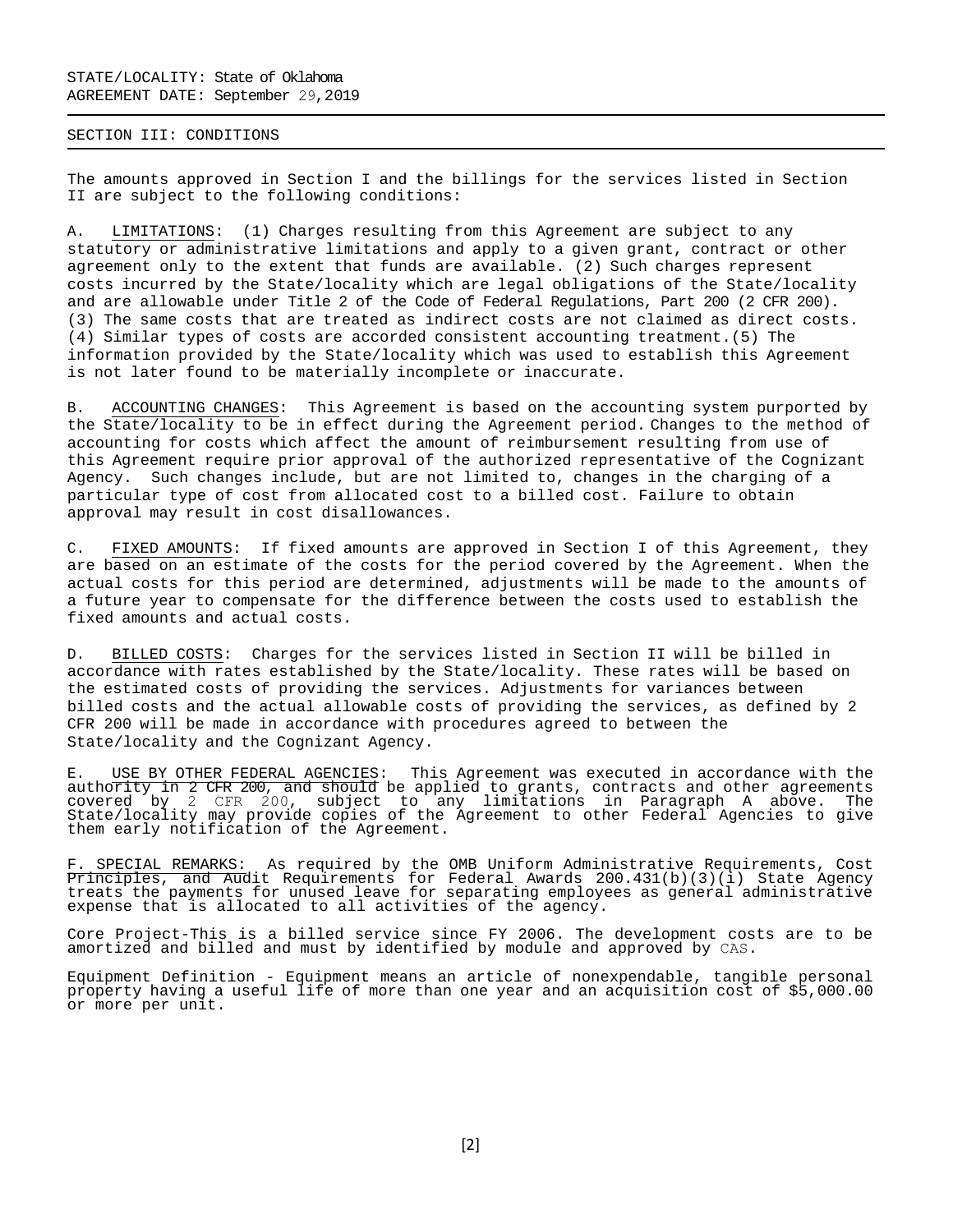| BY THE COGNIZANT AGENCY                                                                                                                                                                                                    |  |  |  |  |
|----------------------------------------------------------------------------------------------------------------------------------------------------------------------------------------------------------------------------|--|--|--|--|
| ON BEHALF OF THE FEDERAL GOVERNMENT                                                                                                                                                                                        |  |  |  |  |
| DEPARTMENT OF HEALTH AND HUMAN SERVICES                                                                                                                                                                                    |  |  |  |  |
| Digitally signed by Darryl W. Mayes -S<br>DarryTW. Mayes -S<br>DN: c=US, o=U.S. Government, ou=HHS, ou=PSC, ou=People.<br>0.9.2342.19200300.100.1.1=2000131669, cn=Darryl W. Mayes -S<br>Date: 2019.10.01 08:04:00 -04'00" |  |  |  |  |
| SIGNATURE)                                                                                                                                                                                                                 |  |  |  |  |
| Darryl W Mayes                                                                                                                                                                                                             |  |  |  |  |
| (NAME)                                                                                                                                                                                                                     |  |  |  |  |
| Deputy Director, Cost Allocation Services                                                                                                                                                                                  |  |  |  |  |
| (TITLE)                                                                                                                                                                                                                    |  |  |  |  |
| September 29,2019                                                                                                                                                                                                          |  |  |  |  |
| (Date)                                                                                                                                                                                                                     |  |  |  |  |
| HHS Representative Michael Phillips                                                                                                                                                                                        |  |  |  |  |
| $(214)$ 767-3261<br>Telephone                                                                                                                                                                                              |  |  |  |  |
|                                                                                                                                                                                                                            |  |  |  |  |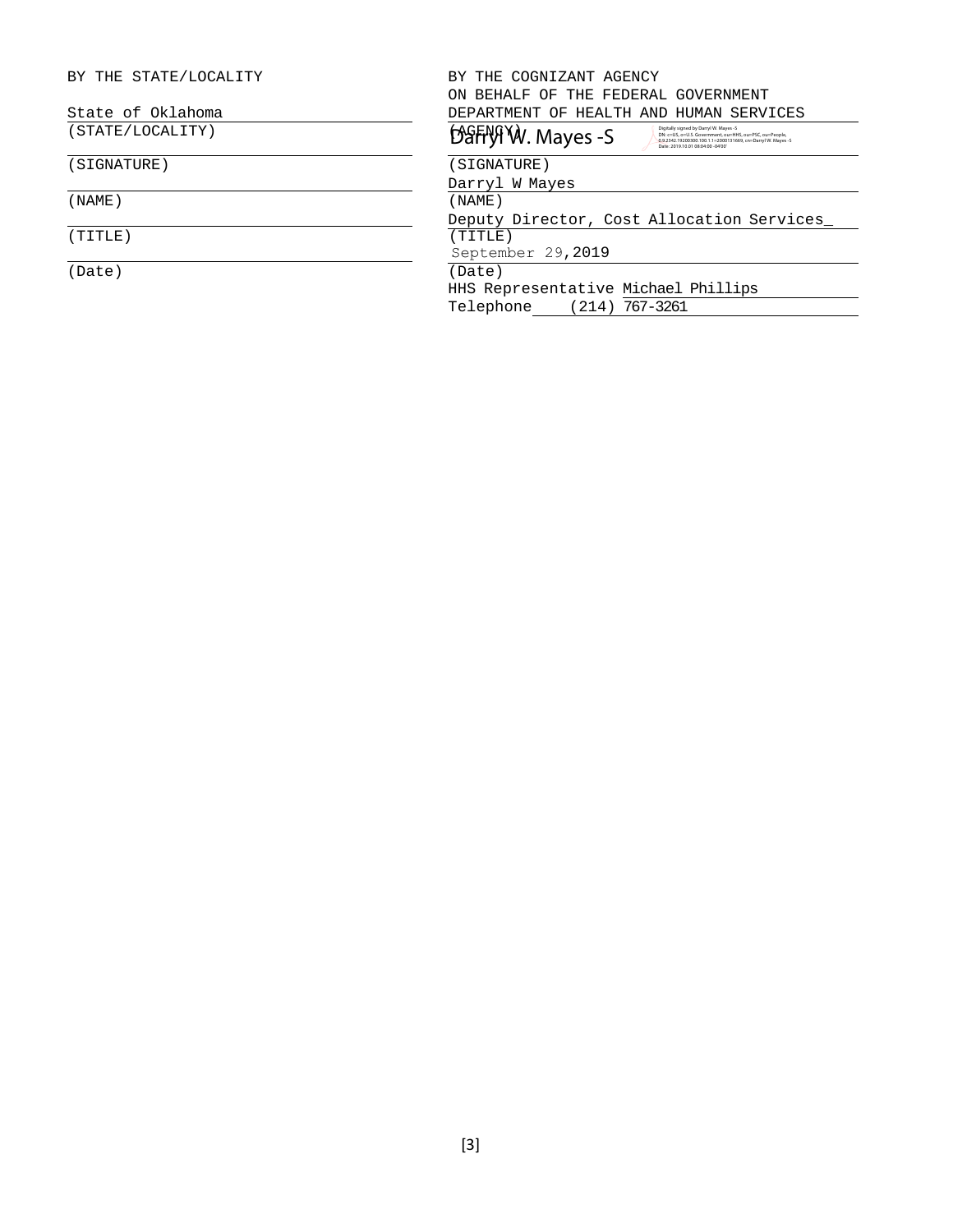### **Report Run Date: 03/22/19**

**Version: 1.0006**

**Level: Detail**

# Exhibit A

|                                     | Equipment    |                       |                | <b>OMES OMES Performance</b> |                        |
|-------------------------------------|--------------|-----------------------|----------------|------------------------------|------------------------|
| <b>Grantee Departments</b>          | Depreciation | <b>Building Costs</b> | Administration | & Efficiency                 | <b>Budget Division</b> |
| DCAM Facilities Svcs (2000004)      | 0            | 0                     | 310,486        | 0                            | $\mathbf 0$            |
| DCAM Risk Mgmt (2000011)            | $\pmb{0}$    | $\mathbf 0$           | 50,876         | 0                            | $\pmb{0}$              |
| DCAM Fed Surplus Prop (2000007)     | $\pmb{0}$    | $\mathbf 0$           | 37,027         | 0                            | $\mathbf 0$            |
| DCAM Const & Property (2000001)     | $\mathbf 0$  | $\mathbf 0$           | 43,531         | 0                            | $\pmb{0}$              |
| DCAM Central Printing (2000003)     | 0            | 0                     | 42,772         | 0                            | 0                      |
| DCAM Fleet (MP) (2000010)           | 0            | 0                     | 58,596         | 0                            | 0                      |
| <b>DCAM Other</b>                   | $\mathbf 0$  | 0                     | 32,920         | (30, 646)                    | $\mathbf 0$            |
| Agency Business Svcs (ABS)          | $\mathbf 0$  | 0                     | 54,804         | 0                            | $\mathbf 0$            |
| <b>Shared Payroll Services</b>      | $\mathbf 0$  | 0                     | 0              | 0                            | $\mathbf 0$            |
| OMES ISD                            | 0            | 0                     | 2,713,220      | 0                            | $\mathbf 0$            |
| <b>OSU 010</b>                      | 0            | 0                     | 0              | 0                            | 2,374                  |
| OSU Exp Station 011                 | 0            | 0                     | 0              | 0                            | $\mathbf 0$            |
| OSU Extension Div 012               | $\mathbf 0$  | 0                     | 0              | 0                            | 0                      |
| OSU Tech Branch 013                 | $\mathbf 0$  | 0                     | 0              | 0                            | $\mathbf 0$            |
| OSU Veterinary Medicine 014         | $\mathbf 0$  | 0                     | 0              | 0                            | 394                    |
| OSU Ok City 015                     | $\mathbf 0$  | 0                     | 0              | $\mathbf 0$                  | 394                    |
|                                     | 0            | 0                     | 0              | 0                            | 0                      |
| OSU Tulsa 016                       |              |                       |                |                              |                        |
| Accountancy Board 020               | 0            | 0                     | 0              | (35)                         | 1,119                  |
| Abstractors Board 022               | $\mathbf 0$  | 0                     | 0              | (70)                         | 0                      |
| Military Dept 025                   | $\mathbf 0$  | $\mathbf 0$           | 0              | (5,611)                      | 4,502                  |
| <b>ABLE 030</b>                     | $\mathbf 0$  | 0                     | 0              | (15, 043)                    | 3,912                  |
| Boll Weevil 039                     | $\mathbf 0$  | 0                     | 0              | 71                           | 483                    |
| Agriculture Food & Forestry 040     | 0            | 0                     | 0              | (733)                        | 1,667                  |
| Western OK State College 041        | $\mathbf 0$  | 0                     | 0              | 0                            | 394                    |
| Anatomical Board 044                | $\mathbf 0$  | 0                     | 0              | 0                            | $\mathbf 0$            |
| Board of Architects 045             | $\mathbf 0$  | 0                     | 0              | (313)                        | 1,848                  |
| Indigents Defense System 047        | $\mathbf 0$  | 0                     | 0              | (244)                        | 8,980                  |
| Attorney General 049                | $\mathbf 0$  | 0                     | 0              | 108,462                      | 7,266                  |
| Arts Council 055                    | $\mathbf 0$  | 0                     | 0              | (243)                        | 2,042                  |
| Aeronautics Commission 060          | 0            | 0                     | 0              | (104)                        | 1,297                  |
| Banking Dept 065                    | $\mathbf 0$  | 0                     | 0              | 244                          | 483                    |
| Bldg Bonds Commission 091           | $\mathbf 0$  | 0                     | 0              | 0                            | 483                    |
| <b>Tobacco Settlement Trust 092</b> | $\mathbf 0$  | $\mathbf 0$           | 0              | 387                          | 1,376                  |
| Cameron University 100              | 0            | 0                     | 0              | 0                            | (314)                  |
| Capital Improvements Authority 105  | $\mathbf 0$  | 0                     | 0              | 175                          | 3,671                  |
| Carl Albert State College 108       | 0            | 0                     | 0              | 0                            | 237                    |
| Univ of Central OK 120              | $\mathbf 0$  | 0                     | 0              | 0                            | 1,976                  |
| Dept of Mines 125                   | $\mathbf 0$  | 0                     | 0              | (28, 939)                    | 2,943                  |
| Commission on Children & Youth 127  | $\mathbf 0$  | 0                     | 0              | (1,222)                      | 2,936                  |
| Corrections 131                     | $\mathbf 0$  | 0                     | 0              | (1,714)                      | 4,353                  |
| Board of Podiatric Med Exam 140     | $\mathbf 0$  | 0                     | 0              | 0                            | 293                    |
| Board of Chiropractor Exam 145      | $\mathbf 0$  | 0                     | 0              | (35)                         | 1,848                  |
| Board of Behavioral Health 148      | 0            | 0                     | 0              | (174)                        | 45                     |
| Univ of Science & Arts 150          | $\mathbf 0$  | 0                     | 0              | 0                            | (314)                  |
| Commerce 160                        | $\mathbf 0$  | 0                     | 0              | (2, 309)                     | 3,443                  |
| Connors State College 165           | $\mathbf 0$  | 0                     | 0              | 0                            | (388)                  |
| Construction Industries Board 170   | 0            | 0                     |                | (765)                        | 2,189                  |
| Corporation Commission 185          | 0            | 0                     | 0              | 39,233                       | 3,826                  |
|                                     | 0            | 0                     | 0              |                              |                        |
| Board of Cosmetology 190            |              |                       |                | (33)                         | 923                    |
| Court of Criminal Appeals 199       | $\pmb{0}$    | 0                     | 0              | (348)                        | 3,084                  |
| JM Davis Museum 204                 | $\pmb{0}$    | $\mathbf 0$           | 0              | (104)                        | 1,190                  |
| Board of Dentistry 215              | 0            | 0                     | 0              | (313)                        | 923                    |
| District Courts 219                 | 0            | 0                     | 0              | 0                            | 6,620                  |
| District Attorneys Council 220      | 0            | 0                     | 0              | (2,097)                      | 5,502                  |
| East Central University 230         | $\mathbf 0$  | 0                     | 0              | 0                            | 185                    |
| Eastern OK State College 240        | $\pmb{0}$    | 0                     | 0              | 0                            | 80                     |
| Redlands CC 241                     | 0            | 0                     | 0              | 0                            | (523)                  |
| Dept of Education 265               | $\pmb{0}$    | 0                     | 0              | 1,544                        | 14,353                 |
| Education TV Authority 266          | $\mathbf 0$  | 0                     | 0              | 0                            | 1,540                  |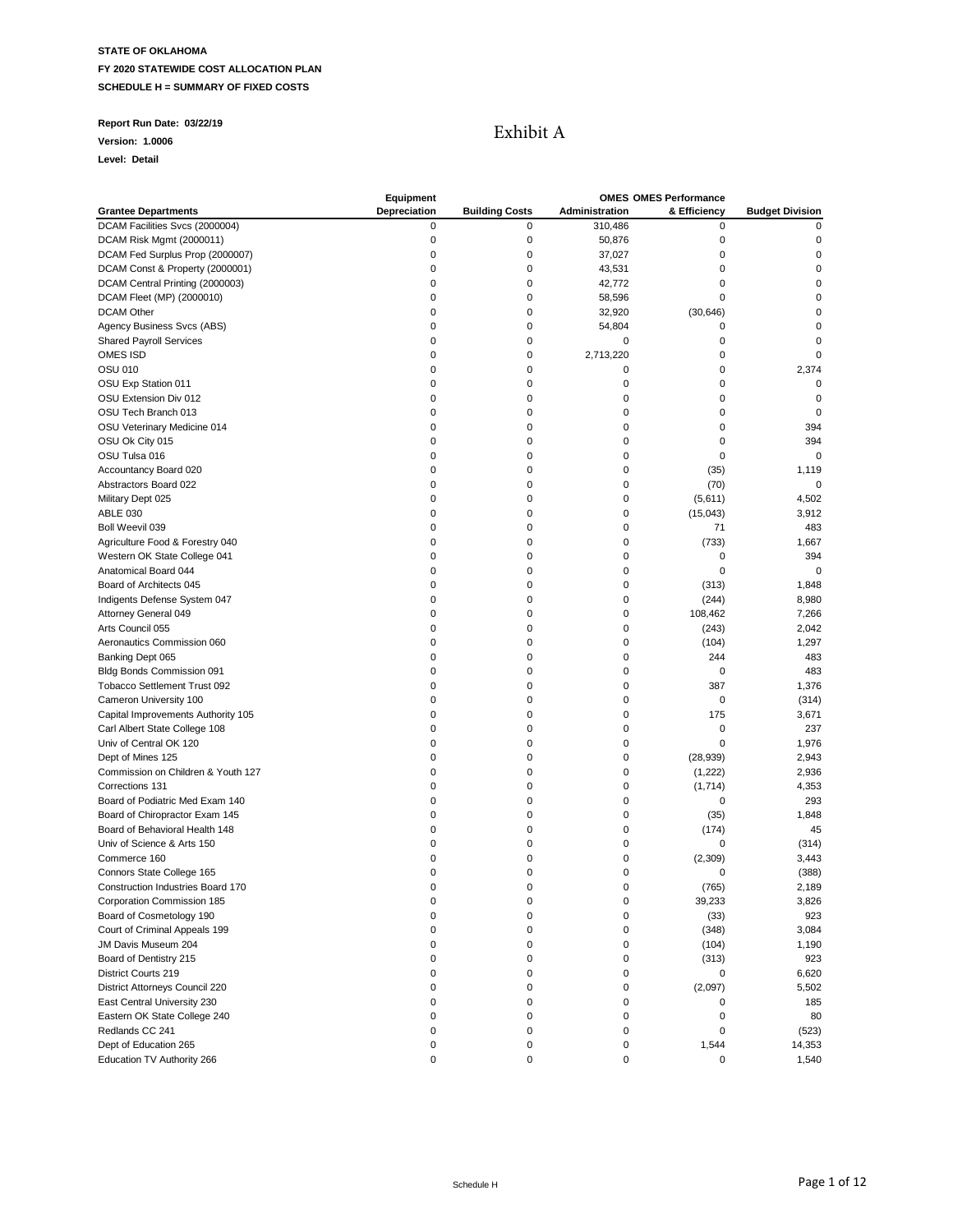### **Report Run Date: 03/22/19**

#### **Version: 1.0006**

|                                           | Equipment    |                       |                | <b>OMES OMES Performance</b> |                        |
|-------------------------------------------|--------------|-----------------------|----------------|------------------------------|------------------------|
| <b>Grantee Departments</b>                | Depreciation | <b>Building Costs</b> | Administration | & Efficiency                 | <b>Budget Division</b> |
| Election Board 270                        | 0            | 0                     | 0              | (383)                        | 3,179                  |
| Educational Quality & Accountability 275  | 0            | 0                     | 0              | (487)                        | 1,068                  |
| Funeral Board 285                         | 0            | 0                     | 0              | (104)                        | 1,413                  |
| <b>Employment Security Commission 290</b> | 0            | 0                     | 0              | 141,053                      | 2,085                  |
| Dept of Environmental Quality 292         | $\mathbf 0$  | 0                     | 0              | 48,715                       | 1,271                  |
| Ethics Commission 296                     | 0            | 0                     | 0              | (15, 147)                    | 354                    |
| Auditor & Inspector 300                   | $\mathbf 0$  | 0                     | 0              | (348)                        | 1,320                  |
| Governor 305                              | 0            | 0                     | 0              | 36                           | 2,787                  |
| Pardon & Parole Board 306                 | 0            | 0                     | 0              | (384)                        | 1,510                  |
| Interstate Oil Compact Commission 307     | 0            | 0                     | 0              | (243)                        | 1,114                  |
| Bureau of Investigation 308               | $\mathbf 0$  | 0                     | 0              | (3, 945)                     | 2,427                  |
| Dept of Emergency Mgmt 309                | $\mathbf 0$  | 0                     | 0              | 14,943                       | 1,645                  |
| Fire Marshal 310                          | $\mathbf 0$  | 0                     | 0              | 0                            | 833                    |
| Firefighters Pens & Ret Sys 315           | 0            | 0                     | 0              | (768)                        | 974                    |
| Dept of Wildlife Conservation 320         | 0            | 0                     | 0              | (1,956)                      | 1,218                  |
| Office of Disability Concerns 326         | 0            | 0                     | 0              | (35)                         | 511                    |
| Dept of Health 340                        | 0            | 0                     | 0              | 9,649                        | 8,423                  |
| Chief Medical Examiner 342                | 0            | 0                     | 0              | (139)                        | 2,578                  |
| Examiners of Perfusionists 343            | $\mathbf 0$  | 0                     | 0              | 0                            | 142                    |
|                                           |              |                       |                |                              | 10.860                 |
| Dept of Transportation 345                | 0            | 0                     | 0              | (5,687)                      |                        |
| Space Industry Dev Authority 346          | 0            | 0                     | 0              | (35)                         | 2,406                  |
| <b>Historical Society 350</b>             | 0            | 0                     | 0              | (174)                        | 953                    |
| Horse Racing Commission 353               | 0            | 0                     | 0              | (348)                        | 845                    |
| Energy Resources Board 359                | 0            | 0                     | 0              | 0                            | 430                    |
| Native American 361                       | 0            | 0                     | 0              | 0                            | $\mathbf 0$            |
| Workers Comp Court 369                    | $\mathbf 0$  | 0                     | 0              | (141)                        | 1,709                  |
| Industrial Finance Authority 370          | 0            | 0                     | 0              | 0                            | 483                    |
| Insurance Dept 385                        | 0            | 0                     | 0              | (873)                        | 1,510                  |
| Comp Source 390                           | 0            | 0                     | 0              | 0                            | $\mathbf 0$            |
| Multiple Injury Trust Fund 391            | $\mathbf 0$  | 0                     | 0              | (209)                        | 483                    |
| Office of Juvenile Affairs 400            | $\mathbf 0$  | 0                     | 0              | 5,544                        | 3,769                  |
| Dept of Labor 405                         | $\mathbf 0$  | 0                     | 0              | (1,047)                      | 2,671                  |
| Commission of the Land Office 410         | 0            | 0                     | 0              | (1,711)                      | 3,700                  |
| Council on Law Enfc Educ & Trng 415       | 0            | 0                     | 0              | 13,417                       | 1,844                  |
| Law Enforcement Retirement Sys 416        | 0            | 0                     | 0              | (29, 565)                    | 974                    |
| Langston University 420                   | $\mathbf 0$  | 0                     | 0              | 0                            | (182)                  |
| Senate 421                                | 0            | 0                     | 0              | 0                            | 483                    |
| House of Representatives 422              | $\mathbf 0$  | 0                     | 0              | $\mathbf 0$                  | 483                    |
| Legislative Service Bureau 423            | $\mathbf 0$  | 0                     | 0              | 0                            | 483                    |
| Dept of Libraries 430                     | 0            | 0                     | 0              | (560)                        | 3,046                  |
| <b>Library Record Storage</b>             | 0            | 0                     | 0              | 0                            | 0                      |
| Lottery Commission 435                    | 0            | 0                     | 0              | (22, 494)                    | 3,886                  |
| Lt Governor 440                           | 0            | 0                     | 0              | (70)                         | 2,945                  |
| LP Gas Res, Mrkt & Safety Comm 444        | 0            | 0                     | 0              | 0                            | 483                    |
| LPG Board 445                             | 0            | 0                     | 0              | (209)                        | 483                    |
| Board of Lic Alcohol & Drug Cnsl 448      | $\mathbf 0$  | 0                     | 0              | 0                            | 0                      |
| Board of Med Licensure & Supr 450         | 0            | $\Omega$              |                | $\overline{c}$               | 969                    |
| Mental Health & Substance Abuse 452       | 0            | 0                     | 0              | 41,157                       | 4,327                  |
| Rogers State University 461               | 0            | 0                     | 0              | 0                            | (157)                  |
| Murray College 470                        | 0            | 0                     | 0              | 0                            | (496)                  |
| Motor Vehicle Commission 475              | 0            | 0                     | 0              | (453)                        | 678                    |
| Bureau of Narcotics 477                   | 0            | 0                     | 0              | (872)                        | 4,257                  |
| NE OK A&M College 480                     | 0            | 0                     | 0              | 0                            | 394                    |
| Northeastern State University 485         | 0            | 0                     | 0              | 0                            | 133                    |
| Northern OK College 490                   | 0            | 0                     | 0              | 0                            | (2,356)                |
| Northwestern OK State Univ 505            | 0            | 0                     | 0              | 0                            | 923                    |
| Board of Exam for LT Care Admin 509       | 0            | 0                     | 0              | 140                          | 45                     |
| Board of Nursing 510                      | 0            | 0                     | 0              | (25,068)                     | 1,261                  |
| OPERS - OK Public Empl Ret Sys 515        | 0            | 0                     | 0              |                              | 2,158                  |
|                                           |              |                       |                | (663)                        |                        |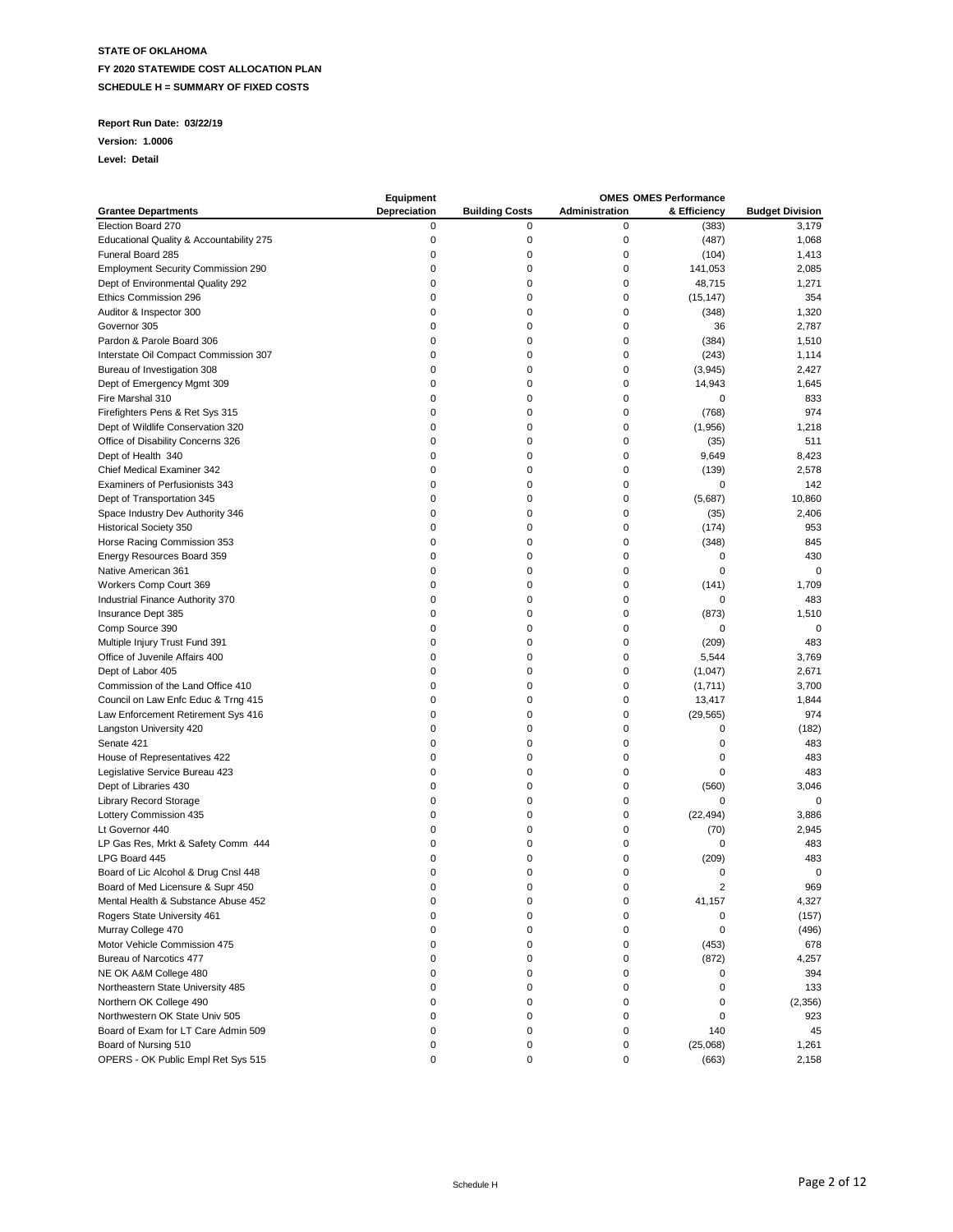### **Report Run Date: 03/22/19**

#### **Version: 1.0006**

|                                                          | Equipment    |                       |                | <b>OMES OMES Performance</b> |                        |
|----------------------------------------------------------|--------------|-----------------------|----------------|------------------------------|------------------------|
| <b>Grantee Departments</b>                               | Depreciation | <b>Building Costs</b> | Administration | & Efficiency                 | <b>Budget Division</b> |
| EGID-Emp Grp Ins Board 516                               | 0            | 0                     | 456,340        | 0                            | $\mathbf 0$            |
| Board of Exam in Optometry 520                           | $\pmb{0}$    | 0                     | 0              | (104)                        | 1,072                  |
| Board of Osteopathic Exam 525                            | 0            | 0                     | 0              | (418)                        | 721                    |
| Panhandle State University 530                           | $\mathbf 0$  | 0                     | 0              | 0                            | 1,819                  |
| Rose State College 531                                   | 0            | 0                     | $\mathbf 0$    | $\mathbf 0$                  | (314)                  |
| Peanut Commission 535                                    | 0            | 0                     | $\mathbf 0$    | $\mathbf 0$                  | 0                      |
| OMES HCM                                                 | 0            | 0                     | 206,974        | $\mathbf 0$                  | $\mathbf 0$            |
| Police Pension & Ret Sys 557                             | 0            | 0                     | 0              | (174)                        | 974                    |
| Pharmacy Board 560                                       | 0            | 0                     | 0              | (243)                        | 1,552                  |
| Board Private Vocational Schools 563                     | 0            | 0                     | 0              | (104)                        | 483                    |
| Dept of Tourism & Recreation 566                         | $\mathbf 0$  | 0                     | $\mathbf 0$    | (16, 121)                    | 1,673                  |
| Scenic Rivers Commission 568                             | 0            | 0                     | $\mathbf 0$    | (139)                        | (627)                  |
| Prof Engineers & Land Surveyors 570                      | 0            | 0                     | 0              | (139)                        | 1,857                  |
|                                                          | 0            | 0                     | 0              | 0                            | 1,267                  |
| Board of Psychologists Examiners 575<br>Bond Advisor 582 | 0            | 0                     | 0              | 0                            | 2,330                  |
|                                                          | 0            | 0                     | 0              | (31,990)                     |                        |
| Dept of Public Safety 585                                |              | 0                     |                |                              | 5,345                  |
| Real Estate Commission 588                               | 0            |                       | $\mathbf 0$    | (33)                         | 1,119                  |
| Regents for Higher Education 605                         | $\mathbf 0$  | 0                     | $\mathbf 0$    | 0                            | 9,137                  |
| Univ Ctr of Southern OK 606                              | 0            | 0                     | 0              | (558)                        | 189                    |
| Regional University System of OK 610                     | 0            | 0                     | 0              | 0                            | 290                    |
| Foresters 615                                            | 0            | 0                     | 0              | 0                            | 0                      |
| Student Loan 618                                         | $\mathbf 0$  | 0                     | 0              | 0                            | $\mathbf 0$            |
| Physician Manpower Trng Comm 619                         | 0            | 0                     | 0              | (174)                        | 2,663                  |
| Quartz Mountain Center 620                               | 0            | 0                     | $\mathbf 0$    | 0                            | (157)                  |
| Board of Lic Social Workers 622                          | 0            | 0                     | 0              | (278)                        | 293                    |
| Seminole State College 623                               | 0            | 0                     | 0              | 0                            | (23)                   |
| Secretary of State 625                                   | 0            | 0                     | 0              | 668                          | 1,622                  |
| OCAST <sub>628</sub>                                     | $\mathbf 0$  | 0                     | 0              | (488)                        | 2,149                  |
| School of Science & Math 629                             | 0            | 0                     | 0              | (70)                         | 1,062                  |
| Dept of Securities 630                                   | $\mathbf 0$  | 0                     | $\mathbf 0$    | 10,455                       | 483                    |
| Speech-Language Pathology 632                            | 0            | 0                     | 0              | (384)                        | 873                    |
| OKC Comm College 633                                     | 0            | 0                     | 0              | 0                            | 189                    |
| Commission on Consumer Credit 635                        | 0            | 0                     | 0              | (13, 303)                    | 974                    |
| Conservation Commission 645                              | $\mathbf 0$  | 0                     | 0              | (10, 968)                    | 2,597                  |
| Dept of Veteran Affairs 650                              | $\mathbf 0$  | 0                     | 0              | (18, 811)                    | 5,066                  |
| SE OK State Univ 660                                     | 0            | 0                     | $\mathbf 0$    | 0                            | 474                    |
| SW OK State Univ 665                                     | 0            | 0                     | 0              | 0                            | 767                    |
| JD McCarty Center 670                                    | 0            | 0                     | 0              | 628                          | 3,105                  |
| Self-Ins Grty Fund Board 675                             | 0            | 0                     | 0              | 0                            | 877                    |
| Supreme Court 677                                        | $\mathbf 0$  | 0                     | 0              | (139)                        | 6,253                  |
| Council on Judicial Complaints 678                       | $\mathbf 0$  | 0                     | 0              | (35)                         | 98                     |
| Tax Commission 695                                       | 0            | 0                     | 0              | (4, 577)                     | 11,133                 |
| Teachers Retirement System 715                           | $\mathbf 0$  | 0                     | $\mathbf 0$    | (558)                        | 1,368                  |
| State Treasurer 740                                      | 0            | 0                     | 0              | 0                            | 0                      |
|                                                          |              |                       |                |                              |                        |
| Tulsa Comm College 750                                   | 0            | 0                     | 0              | 0                            | 1,184                  |
| Uniform Building Code Commission 753                     | 0            | 0                     | 0<br>$\Omega$  | 213                          | 1,454                  |
| Used Motor Vehicles 755                                  | $\Omega$     | 0                     |                | 175                          | 770                    |
| Univ Center Ponca City 758                               | 0            | 0                     | 0              | 0                            | 0                      |
| Univ of Oklahoma 760                                     | 0            | 0                     | $\mathbf 0$    | 0                            | (417)                  |
| Univ of OK Law Center 761                                | 0            | 0                     | 0              | 0                            | (838)                  |
| OU Tulsa 765                                             | 0            | 0                     | 0              | 0                            | 0                      |
| Univ of OK Health Sciences Center 770                    | 0            | 0                     | 0              | 0                            | (522)                  |
| OUHSC Prof Prac Plan 771                                 | 0            | 0                     | 0              | 0                            | (104)                  |
| Board of Test Alcohol/Drug 772                           | 0            | 0                     | 0              | (29, 217)                    | 98                     |
| OSU-Osteopathic Medicine 773                             | 0            | 0                     | 0              | 0                            | $\mathbf 0$            |
| OSU Medical Authority 775                                | 0            | 0                     | 0              | 0                            | 0                      |
| Board of Veterinary Med Examiners 790                    | 0            | 0                     | 0              | (278)                        | 2,035                  |
| Career & Technology Education 800                        | 0            | 0                     | 0              | (629)                        | 7,142                  |
| Virtual Charter School Board 803                         | 0            | 0                     | 0              | (628)                        | (129)                  |
|                                                          |              |                       |                |                              |                        |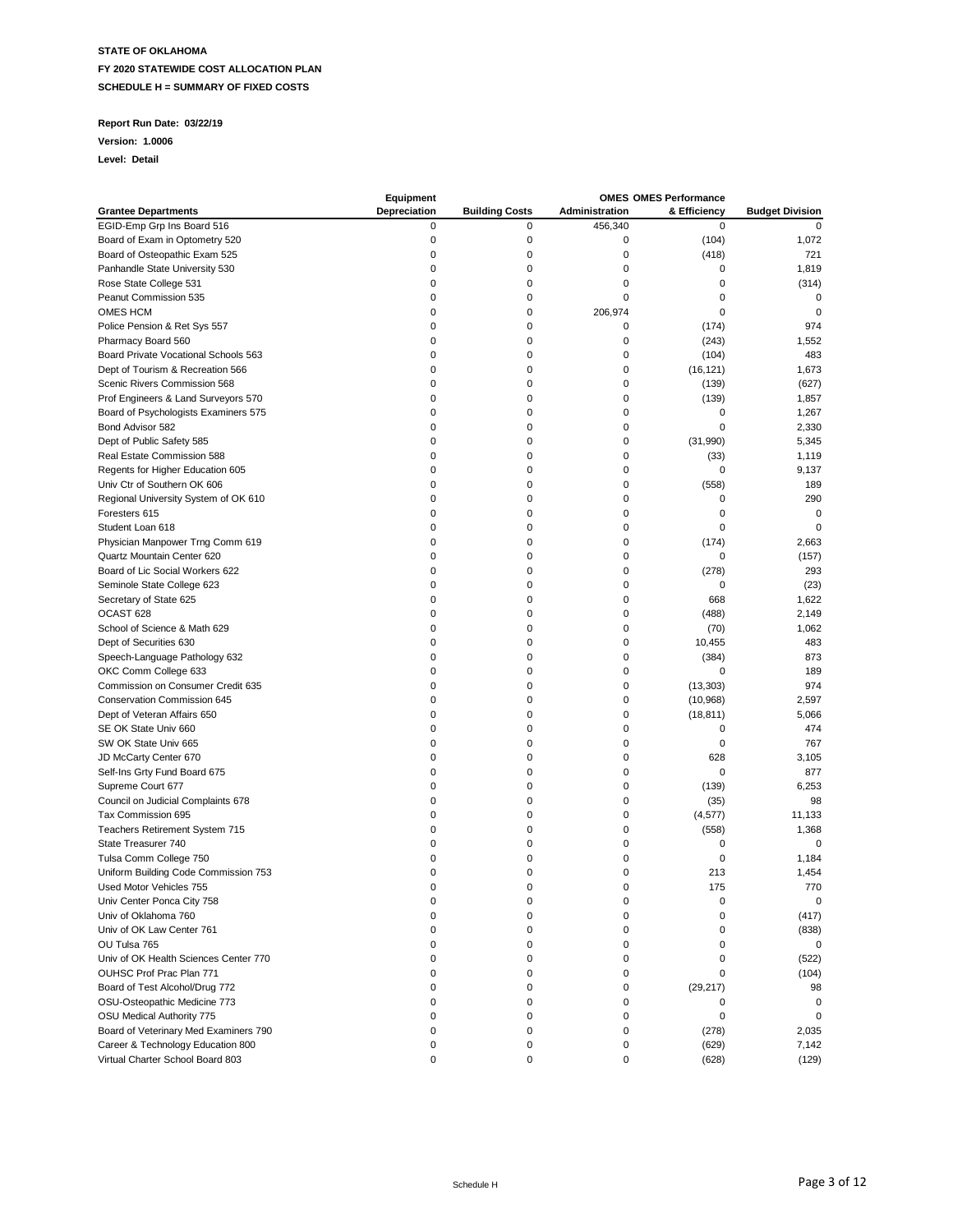### **Report Run Date: 03/22/19**

#### **Version: 1.0006**

|                                     | Equipment    |                       |                | <b>OMES OMES Performance</b> |                        |
|-------------------------------------|--------------|-----------------------|----------------|------------------------------|------------------------|
| <b>Grantee Departments</b>          | Depreciation | <b>Building Costs</b> | Administration | & Efficiency                 | <b>Budget Division</b> |
| Dept of Rehabilitation Services 805 |              |                       |                | 55,923                       | 5,063                  |
| Health Care Authority 807           |              |                       |                | (244)                        | 9,434                  |
| OMES Employee Benefits Dept 815     |              |                       | (7,667)        |                              |                        |
| Univ Hospital Authority 825         |              |                       |                |                              | 1,239                  |
| Dept of Human Services 830          |              |                       |                | (3,003)                      | 8,747                  |
| Water Resources Board 835           |              |                       |                | 105                          | 3,008                  |
| Workers Comp Commission 865         |              |                       |                | (1,431)                      | 1,934                  |
| Wheat Commission 875                |              |                       |                |                              | O                      |
| Will Rogers Memorial Commission 880 |              |                       |                | (313)                        | (523)                  |
| Development Finance Authority 900   |              |                       |                |                              | (1,297)                |
| Capital Board 915                   |              |                       |                |                              | 483                    |
| Housing Fin 922                     |              |                       |                |                              | 483                    |
| OK Turnpike Authority 978           |              |                       |                |                              | 1,936                  |
| Grand River Dam Authority 980       |              |                       |                | (13,928)                     | 483                    |
| Municipal Power Authority 981       |              |                       |                |                              | 483                    |
| Other                               |              |                       | 31,248         | 660,414                      | 483                    |
| <b>CMIA</b>                         |              |                       |                |                              |                        |
| <b>General Government</b>           |              |                       | 966,281        |                              | 402,915                |
| <b>Summary Total</b>                |              | 0                     | 4,997,408      | 798,661                      | 707,667                |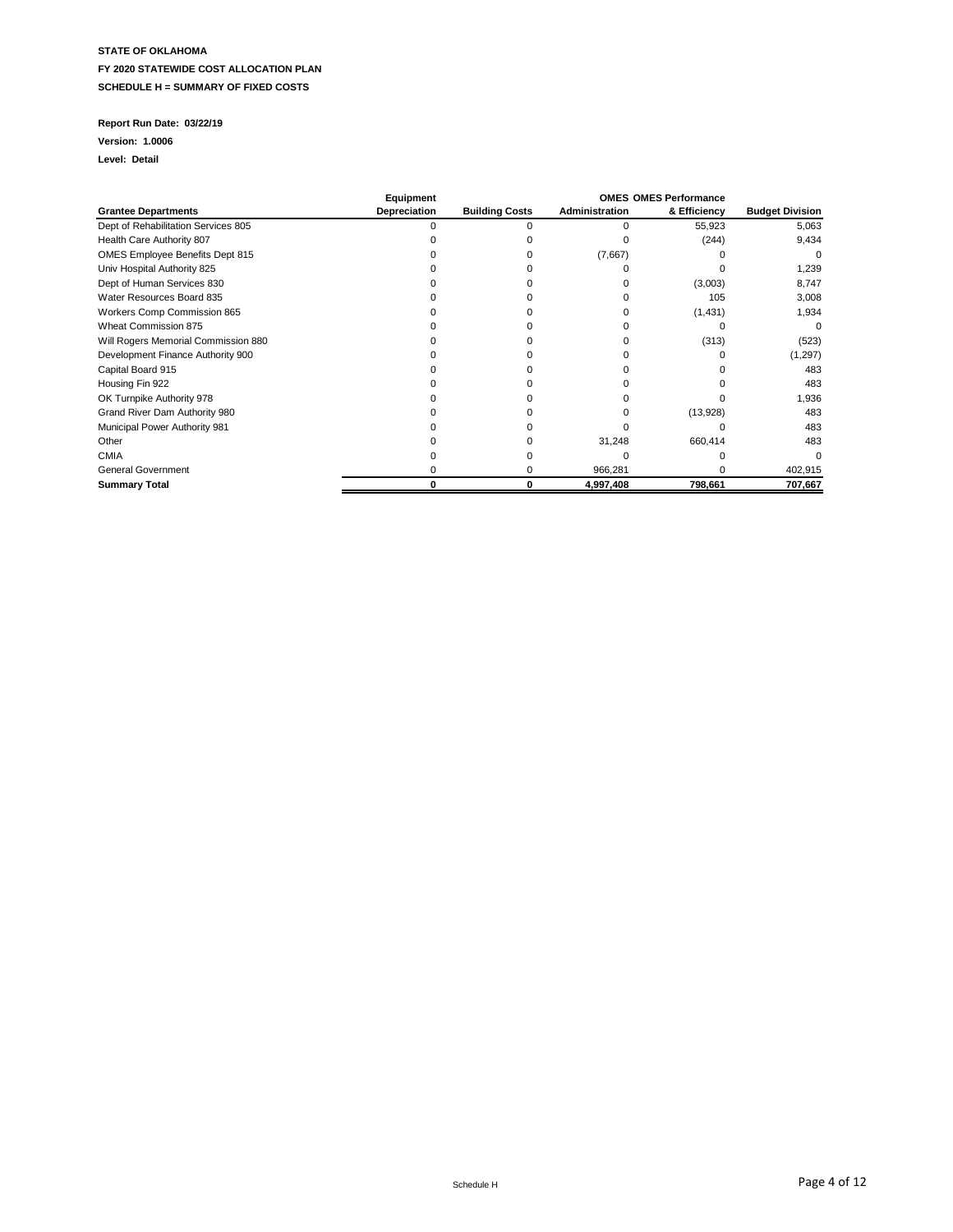### **Report Run Date: 03/22/19**

#### **Version: 1.0006**

|                                     |                           | <b>OMES DCAM</b> |                                 |                         | <b>Human Capital</b> |
|-------------------------------------|---------------------------|------------------|---------------------------------|-------------------------|----------------------|
| <b>Grantee Departments</b>          | <b>Central Accounting</b> |                  | <b>Admin Central Purchasing</b> | <b>Interagency Mail</b> | <b>Mgmt Training</b> |
| DCAM Facilities Svcs (2000004)      | 0                         | (337, 263)       | 0                               | (1,250)                 | 0                    |
| DCAM Risk Mgmt (2000011)            | $\mathbf 0$               | (58,023)         | 0                               | (5,257)                 | $\mathbf 0$          |
| DCAM Fed Surplus Prop (2000007)     | $\mathbf 0$               | (44, 190)        | 0                               | 0                       | $\mathbf 0$          |
| DCAM Const & Property (2000001)     | $\mathbf 0$               | (43, 472)        | 0                               | (1,201)                 | $\mathbf 0$          |
| DCAM Central Printing (2000003)     | 0                         | (52, 331)        | 0                               | 0                       | 0                    |
| DCAM Fleet (MP) (2000010)           | $\mathbf 0$               | (68, 144)        | $\mathbf 0$                     | (33)                    | 0                    |
| <b>DCAM Other</b>                   | $\mathbf 0$               | (67, 024)        | $\mathbf 0$                     | (1,062)                 | $\pmb{0}$            |
| Agency Business Svcs (ABS)          | $\mathbf 0$               | 0                | $\mathbf 0$                     | (6, 871)                | $\mathbf 0$          |
| <b>Shared Payroll Services</b>      | 158,530                   | 0                | $\mathbf 0$                     | 0                       | $\mathbf 0$          |
| OMES ISD                            | (548, 309)                | 0                | (247, 863)                      | (502)                   | $\mathbf 0$          |
| OSU 010                             | 389,646                   | 0                | 0                               | 0                       | $\mathbf 0$          |
| OSU Exp Station 011                 | 8,169                     | 0                | 0                               | 0                       | 0                    |
| OSU Extension Div 012               | 6,396                     | 0                | $\mathbf 0$                     | 238                     | $\mathbf 0$          |
| OSU Tech Branch 013                 | 5,775                     | 0                | 0                               | 0                       | $\mathbf 0$          |
| OSU Veterinary Medicine 014         | 12,059                    | 0                | 0                               | 0                       | $\mathbf 0$          |
| OSU Ok City 015                     | 6,617                     | 0                | 0                               | 0                       | $\mathbf 0$          |
| OSU Tulsa 016                       | 3,720                     | 0                | 0                               | 0                       | $\mathbf 0$          |
| Accountancy Board 020               | 740                       | 0                | (1,533)                         | 857                     | (126)                |
| Abstractors Board 022               | 631                       | 0                | (185)                           | 872                     | (126)                |
| Military Dept 025                   | 31,624                    | 0                | (12, 659)                       | 762                     | 33,155               |
| <b>ABLE 030</b>                     | 900                       | 0                | 46                              | (2)                     | (939)                |
| Boll Weevil 039                     | 583                       | 0                |                                 | 0                       | 0                    |
| Agriculture Food & Forestry 040     | 11,723                    | 0                | (186)                           | (120)                   | 10,213               |
| Western OK State College 041        |                           |                  | (6, 225)                        |                         |                      |
|                                     | 12,753                    | 0                | 0                               | 0                       | 0                    |
| Anatomical Board 044                | (8)                       | 0                | 0                               | 0                       | $\mathbf 0$          |
| Board of Architects 045             | 706                       | 0                | (932)                           | 710                     | $\mathbf 0$          |
| Indigents Defense System 047        | 8,292                     | 0                | (1,580)                         | 0                       | 5,757                |
| Attorney General 049                | 7,757                     | 0                | (434)                           | (184)                   | 1,340                |
| Arts Council 055                    | 2,115                     | 0                | (716)                           | 143                     | 3,390                |
| Aeronautics Commission 060          | 1,236                     | 0                | (1,832)                         | 447                     | 0                    |
| Banking Dept 065                    | 2,657                     | 0                | (325)                           | 412                     | (253)                |
| Bldg Bonds Commission 091           | (1)                       | 0                | 0                               | 0                       | 0                    |
| <b>Tobacco Settlement Trust 092</b> | 7,298                     | 0                | (2,792)                         | (132)                   | 894                  |
| Cameron University 100              | 35,834                    | 0                | 0                               | 0                       | $\mathbf 0$          |
| Capital Improvements Authority 105  | 1,882                     | 0                | (2, 810)                        | 12                      | $\mathbf 0$          |
| Carl Albert State College 108       | 21,583                    | 0                | 0                               | 0                       | $\mathbf 0$          |
| Univ of Central OK 120              | 103,660                   | 0                | 0                               | 0                       | $\Omega$             |
| Dept of Mines 125                   | 1,341                     | 0                | (96)                            | 1,382                   | (126)                |
| Commission on Children & Youth 127  | 4,233                     | 0                | (9,875)                         | (37)                    | 0                    |
| Corrections 131                     | 79,220                    | 0                | (78, 259)                       | 581                     | 72,585               |
| Board of Podiatric Med Exam 140     | 36                        | 0                | 0                               | 0                       | 0                    |
| Board of Chiropractor Exam 145      | 605                       | 0                | (96)                            | 16                      | 894                  |
| Board of Behavioral Health 148      | 2,342                     | 0                | (464)                           | 613                     | (379)                |
| Univ of Science & Arts 150          | 18,541                    | 0                | 0                               | 0                       | $\mathbf 0$          |
| Commerce 160                        | 12,669                    | 0                | (8,999)                         | 135                     | 3,270                |
| Connors State College 165           | 15,428                    | 0                | 0                               | 0                       | 0                    |
| Construction Industries Board 170   | 7,337                     | 0                | (7, 875)                        | 27,717                  | 2,376                |
| Corporation Commission 185          | 25,299                    | 0                | (15, 627)                       | 77                      | 51,142               |
| Board of Cosmetology 190            | 2,441                     | 0                | (372)                           | 17,858                  | 12,257               |
| Court of Criminal Appeals 199       | 1,040                     | 0                | (1,003)                         | 13                      | 0                    |
| JM Davis Museum 204                 | 728                       | 0                | (245)                           | 0                       | (126)                |
| Board of Dentistry 215              | 1,359                     | 0                | (854)                           | 20                      | $\Omega$             |
| District Courts 219                 | 2,785                     | 0                | 0                               | 0                       | 0                    |
| District Attorneys Council 220      | 34,201                    | 0                | (6, 595)                        | 187                     | 9,644                |
| East Central University 230         | 25,529                    | 0                | 0                               | 0                       | 0                    |
| Eastern OK State College 240        | 15,334                    | 0                | 0                               | 0                       | 0                    |
| Redlands CC 241                     | 12,103                    | 0                | 0                               | 0                       |                      |
| Dept of Education 265               | 21,658                    | 0                | (31, 368)                       | (464)                   | 15,147               |
| Education TV Authority 266          | (78)                      | 0                | (1, 357)                        | 30                      | (1,571)              |
|                                     |                           |                  |                                 |                         |                      |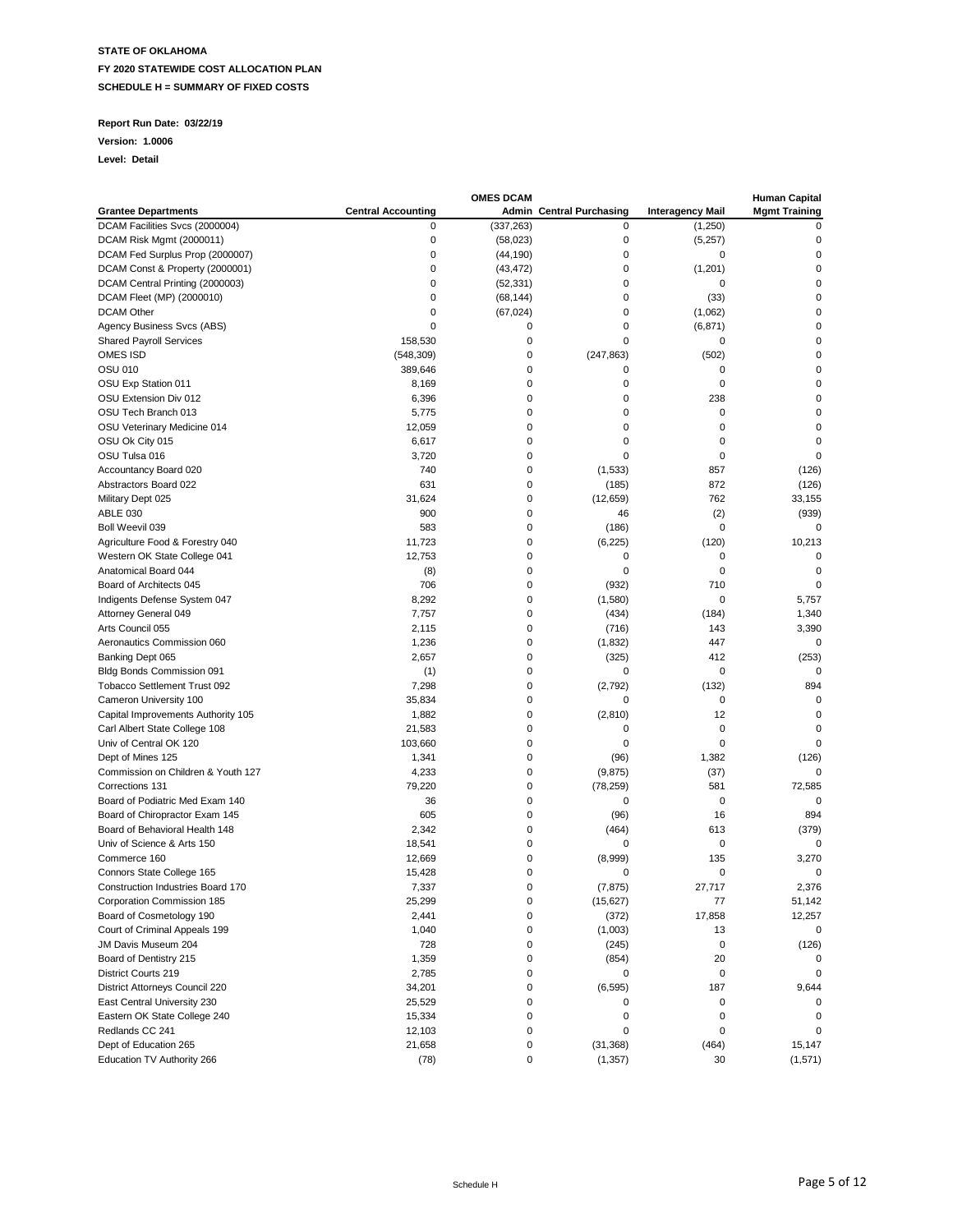### **Report Run Date: 03/22/19**

#### **Version: 1.0006**

|                                           |                           | <b>OMES DCAM</b> |                                 |                         | <b>Human Capital</b> |
|-------------------------------------------|---------------------------|------------------|---------------------------------|-------------------------|----------------------|
| <b>Grantee Departments</b>                | <b>Central Accounting</b> |                  | <b>Admin Central Purchasing</b> | <b>Interagency Mail</b> | <b>Mgmt Training</b> |
| Election Board 270                        | 3,622                     | 0                | (2,591)                         | 12,724                  | 1,989                |
| Educational Quality & Accountability 275  | 829                       | 0                | (5,801)                         | 59                      | 2,942                |
| Funeral Board 285                         | 976                       | 0                | (890)                           | (408)                   | $\mathbf 0$          |
| <b>Employment Security Commission 290</b> | 25,692                    | 0                | (20, 561)                       | 10                      | 65,425               |
| Dept of Environmental Quality 292         | 47,794                    | 0                | (108, 145)                      | 53                      | 28,699               |
|                                           |                           | 0                |                                 | 401                     |                      |
| Ethics Commission 296                     | 1,250                     |                  | (225)                           |                         | 448                  |
| Auditor & Inspector 300                   | 3,183                     | 0                | (1,407)                         | 1,881                   | 6,844                |
| Governor 305                              | 817                       | 0                | (67)                            | 530                     | 448                  |
| Pardon & Parole Board 306                 | 2,220                     | 0                | (1, 404)                        | 314                     | 1,923                |
| Interstate Oil Compact Commission 307     | 728                       | 0                | (2,749)                         | 86                      | $\mathbf 0$          |
| Bureau of Investigation 308               | 9,589                     | 0                | (15, 220)                       | (317)                   | 5,817                |
| Dept of Emergency Mgmt 309                | 2,288                     | 0                | (5,390)                         | 23                      | (506)                |
| Fire Marshal 310                          | 864                       | 0                | 10                              | 2,636                   | 1,280                |
| Firefighters Pens & Ret Sys 315           | 1,060                     | 0                | (2,984)                         | (99)                    | $\mathbf 0$          |
| Dept of Wildlife Conservation 320         | 12,321                    | 0                | (10, 843)                       | 92                      | 22,475               |
| Office of Disability Concerns 326         | 1,281                     | 0                | (76)                            | (28)                    | 4,096                |
| Dept of Health 340                        | 36,284                    | 0                | (146, 103)                      | 354                     | 16,272               |
| Chief Medical Examiner 342                | 5,357                     | 0                | (7, 450)                        | 369                     | $\mathbf 0$          |
| Examiners of Perfusionists 343            | 36                        | 0                | 0                               | $\mathbf 0$             | $\mathbf 0$          |
|                                           |                           |                  |                                 |                         |                      |
| Dept of Transportation 345                | 50,617                    | 0                | (131, 958)                      | 316                     | 85,572               |
| Space Industry Dev Authority 346          | 2,393                     | 0                | (355)                           | $\mathbf 0$             | 0                    |
| <b>Historical Society 350</b>             | 7,500                     | 0                | (3, 361)                        | 45                      | (3,217)              |
| Horse Racing Commission 353               | 756                       | 0                | (1, 856)                        | 719                     | (759)                |
| Energy Resources Board 359                | 2,023                     | 0                | 0                               | 683                     | $\mathbf 0$          |
| Native American 361                       | $\overline{2}$            | 0                | 0                               | (8)                     | $\mathbf 0$          |
| Workers Comp Court 369                    | 1,389                     | 0                | (10, 047)                       | (31)                    | $\mathbf 0$          |
| Industrial Finance Authority 370          | 356                       | 0                | 0                               | (26)                    | $\Omega$             |
| Insurance Dept 385                        | 1,661                     | 0                | (3, 101)                        | (31,001)                | 6,882                |
| Comp Source 390                           | 191                       | 0                | 0                               | 0                       | $\Omega$             |
| Multiple Injury Trust Fund 391            | 1,189                     | 0                | (736)                           | 25,654                  | 834                  |
| Office of Juvenile Affairs 400            | 21,019                    | 0                | (8,592)                         | $\overline{7}$          | 25,576               |
| Dept of Labor 405                         | 14,880                    | 0                | (15, 326)                       | 8                       | 4,038                |
| Commission of the Land Office 410         | 4,433                     | 0                | (5, 423)                        | 26                      | 18,595               |
| Council on Law Enfc Educ & Trng 415       | 3,199                     | 0                | (3,056)                         | 0                       | (437)                |
|                                           | 1,521                     | 0                | (516)                           | (109)                   | $\mathbf 0$          |
| Law Enforcement Retirement Sys 416        |                           |                  |                                 |                         |                      |
| Langston University 420                   | 25,617                    | 0                | 0                               | 0                       | $\mathbf 0$          |
| Senate 421                                | 2,001                     | 0                | 0                               | (559)                   | (812)                |
| House of Representatives 422              | 1,765                     | 0                | 0                               | (10)                    | 0                    |
| Legislative Service Bureau 423            | 526                       | 0                | $\mathbf 0$                     | 0                       | $\Omega$             |
| Dept of Libraries 430                     | 4,400                     | 0                | (4,899)                         | 217                     | 2,563                |
| <b>Library Record Storage</b>             | 4                         | 0                | 0                               | 0                       | $\Omega$             |
| Lottery Commission 435                    | 5,539                     | 0                | (1,286)                         | 2,310                   | 581                  |
| Lt Governor 440                           | 335                       | 0                | (191)                           | 56                      | $\mathbf 0$          |
| LP Gas Res, Mrkt & Safety Comm 444        | (203)                     | 0                | 0                               | (45)                    | $\mathbf 0$          |
| LPG Board 445                             | 1,247                     | 0                | (624)                           | (104)                   | $\mathbf 0$          |
| Board of Lic Alcohol & Drug Cnsl 448      | 175                       | 0                | (128)                           | $\mathbf 0$             | $\mathbf 0$          |
| Board of Med Licensure & Supr 450         | 1,972                     | $\Omega$         | (7, 785)                        | (192)                   | 195                  |
| Mental Health & Substance Abuse 452       | 64,056                    | 0                | (119, 722)                      | 63                      | 26,751               |
| Rogers State University 461               | 13,123                    | 0                | 0                               | 0                       | 0                    |
| Murray College 470                        | 17,732                    | 0                | 0                               | 0                       | 0                    |
|                                           |                           | 0                |                                 |                         |                      |
| Motor Vehicle Commission 475              | 726                       |                  | (1,258)                         | 186                     | 0                    |
| Bureau of Narcotics 477                   | 4,071                     | 0                | (2, 291)                        | (14)                    | 3,195                |
| NE OK A&M College 480                     | 18,167                    | 0                | 0                               | 0                       | 0                    |
| Northeastern State University 485         | 53,200                    | 0                | 0                               | 0                       | 0                    |
| Northern OK College 490                   | 23,712                    | 0                | 0                               | 0                       | 0                    |
| Northwestern OK State Univ 505            | 25,022                    | 0                | 0                               | 0                       | 0                    |
| Board of Exam for LT Care Admin 509       | 910                       | 0                | (650)                           | 188                     | $\Omega$             |
| Board of Nursing 510                      | 2,517                     | 0                | (2,939)                         | (1,030)                 | 1,533                |
| OPERS - OK Public Empl Ret Sys 515        | 3,036                     | 0                | (4, 106)                        | 24,612                  | 4,624                |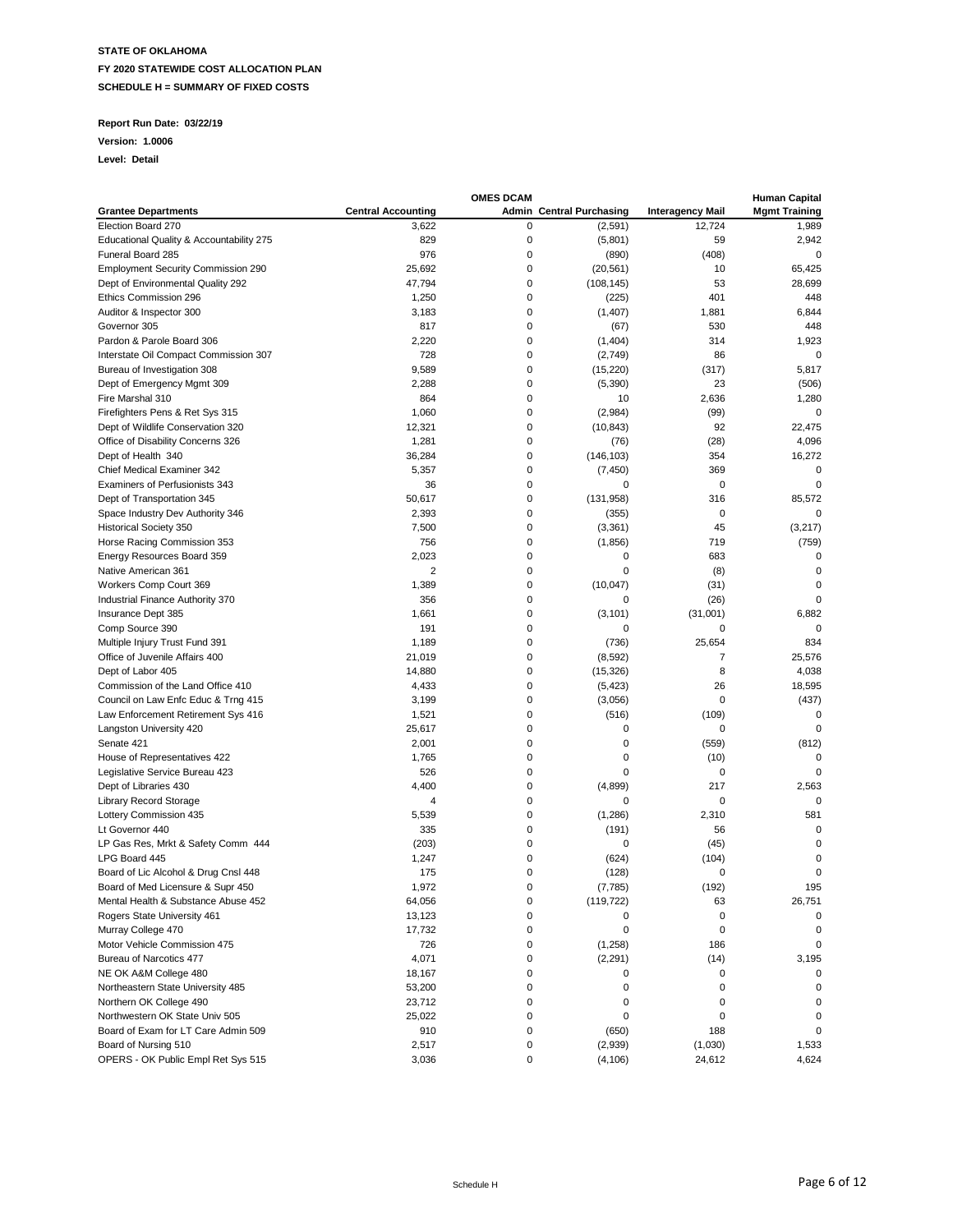### **Report Run Date: 03/22/19**

#### **Version: 1.0006**

|                                       |                           | <b>OMES DCAM</b> |                                 |                         | <b>Human Capital</b> |
|---------------------------------------|---------------------------|------------------|---------------------------------|-------------------------|----------------------|
| <b>Grantee Departments</b>            | <b>Central Accounting</b> |                  | <b>Admin Central Purchasing</b> | <b>Interagency Mail</b> | <b>Mgmt Training</b> |
| EGID-Emp Grp Ins Board 516            | 285                       | 0                | $\mathbf 0$                     | 410                     | 0                    |
| Board of Exam in Optometry 520        | 614                       | 0                | (287)                           | 0                       | 0                    |
| Board of Osteopathic Exam 525         | 1,057                     | 0                | (1, 195)                        | 1,743                   | 0                    |
| Panhandle State University 530        | 17,625                    | 0                | 0                               | 0                       | 0                    |
| Rose State College 531                | 31,001                    | 0                | 0                               | 0                       | 0                    |
| Peanut Commission 535                 | (33)                      | 0                | 0                               | 0                       | $\Omega$             |
| OMES HCM                              | (395)                     | 0                | 0                               | (933)                   | 0                    |
| Police Pension & Ret Sys 557          | 900                       | 0                | (404)                           | (2,221)                 | 0                    |
| Pharmacy Board 560                    | 1,459                     | 0                | (1, 134)                        | (111)                   | (506)                |
| Board Private Vocational Schools 563  | 597                       | 0                | (321)                           | (238)                   | $\mathbf 0$          |
| Dept of Tourism & Recreation 566      | 37,412                    | 0                | (41, 556)                       | 27                      | 18,380               |
| Scenic Rivers Commission 568          | (909)                     | 0                | (430)                           | 0                       | 0                    |
| Prof Engineers & Land Surveyors 570   | 1,573                     | 0                | (282)                           | (24)                    | $\mathbf 0$          |
|                                       | 808                       | 0                | 6                               | 10                      |                      |
| Board of Psychologists Examiners 575  |                           | 0                | 6                               | 0                       | 1,786<br>0           |
| Bond Advisor 582                      | (5)                       |                  |                                 |                         |                      |
| Dept of Public Safety 585             | 22,263                    | 0                | (34,940)                        | 1,315                   | 23,384               |
| Real Estate Commission 588            | 1,844                     | 0                | (186)                           | 5,357                   | 322                  |
| Regents for Higher Education 605      | 18,866                    | 0                | 0                               | (39)                    | 0                    |
| Univ Ctr of Southern OK 606           | 2,821                     | 0                | (3,211)                         | $\mathbf 0$             | $\mathbf 0$          |
| Regional University System of OK 610  | 1,396                     | 0                | 0                               | 9                       | 0                    |
| Foresters 615                         | 5                         | 0                | 0                               | $\mathbf 0$             | 0                    |
| Student Loan 618                      | (98)                      | 0                | $\mathbf 0$                     | (4)                     | $\mathbf 0$          |
| Physician Manpower Trng Comm 619      | 2,680                     | 0                | (440)                           | 68                      | 448                  |
| Quartz Mountain Center 620            | 3,839                     | 0                | 0                               | 0                       | $\mathbf 0$          |
| Board of Lic Social Workers 622       | 973                       | 0                | (830)                           | 315                     | $\mathbf 0$          |
| Seminole State College 623            | 16,955                    | 0                | 0                               | 0                       | $\Omega$             |
| Secretary of State 625                | 4,103                     | 0                | (4,019)                         | 26.069                  | 9,384                |
| OCAST 628                             | 3,698                     | 0                | (1, 441)                        | (8)                     | 4,215                |
| School of Science & Math 629          | 2,455                     | 0                | (527)                           | 10                      | 1,154                |
| Dept of Securities 630                | 1,707                     | 0                | (1,943)                         | 12                      | $\mathbf 0$          |
| Speech-Language Pathology 632         | 720                       | 0                | (1, 140)                        | (348)                   | 0                    |
| OKC Comm College 633                  | 45,500                    | 0                | 0                               | $\mathbf 0$             | $\mathbf 0$          |
| Commission on Consumer Credit 635     | 3,958                     | 0                | (1, 351)                        | 11,550                  | 708                  |
| Conservation Commission 645           | 8,084                     | 0                | (2, 513)                        | 102                     | 596                  |
| Dept of Veteran Affairs 650           | 35,522                    | 0                | (20, 554)                       | 8,440                   | 695                  |
| SE OK State Univ 660                  | 31,537                    | 0                | 0                               | $\mathbf 0$             | $\mathbf 0$          |
| SW OK State Univ 665                  | 40,802                    | 0                | 0                               | 0                       | $\Omega$             |
| JD McCarty Center 670                 | 10,997                    | 0                | (1, 140)                        | 0                       | 1,862                |
| Self-Ins Grty Fund Board 675          | 851                       | 0                | (378)                           | $\mathbf 0$             | $\mathbf 0$          |
| Supreme Court 677                     | 6,308                     | 0                |                                 | 303                     |                      |
|                                       | 378                       | 0                | (430)                           | 29                      | 5,149<br>0           |
| Council on Judicial Complaints 678    |                           |                  | (1, 473)                        |                         |                      |
| Tax Commission 695                    | 20,033                    | 0<br>0           | (39, 715)                       | (21)                    | 195                  |
| Teachers Retirement System 715        | 2,683                     |                  | (6, 589)                        | 37,596                  | 1,349                |
| State Treasurer 740                   | $\mathbf 0$               | 0                | 0                               | 0                       | 0                    |
| Tulsa Comm College 750                | 54,250                    | 0                | 0                               | 0                       | $\mathbf 0$          |
| Uniform Building Code Commission 753  | 766                       | 0                | (2,266)                         | 235                     | 0                    |
| Used Motor Vehicles 755               | 1,496                     | $\Omega$         | (424)                           | 4,774                   | $\Omega$             |
| Univ Center Ponca City 758            | 1,340                     | 0                | 0                               | 0                       | 0                    |
| Univ of Oklahoma 760                  | 417,631                   | 0                | 0                               | 0                       | 0                    |
| Univ of OK Law Center 761             | 4,919                     | 0                | 0                               | 0                       | 0                    |
| OU Tulsa 765                          | 128                       | 0                | 0                               | 0                       | 0                    |
| Univ of OK Health Sciences Center 770 | 343,311                   | 0                | 0                               | 0                       | 0                    |
| OUHSC Prof Prac Plan 771              | 16,040                    | 0                | 0                               | 29                      | 0                    |
| Board of Test Alcohol/Drug 772        | 1,125                     | 0                | (500)                           | $\mathbf 0$             | 0                    |
| OSU-Osteopathic Medicine 773          | 15,763                    | 0                | 0                               | $\mathbf 0$             | 0                    |
| OSU Medical Authority 775             | 131                       | 0                | 0                               | $\mathbf 0$             | 0                    |
| Board of Veterinary Med Examiners 790 | 1,123                     | 0                | (810)                           | 11                      | 0                    |
| Career & Technology Education 800     | 18,223                    | 0                | (9, 281)                        | 6                       | 4,542                |
| Virtual Charter School Board 803      | 2,594                     | 0                | (2,739)                         | 0                       | 0                    |
|                                       |                           |                  |                                 |                         |                      |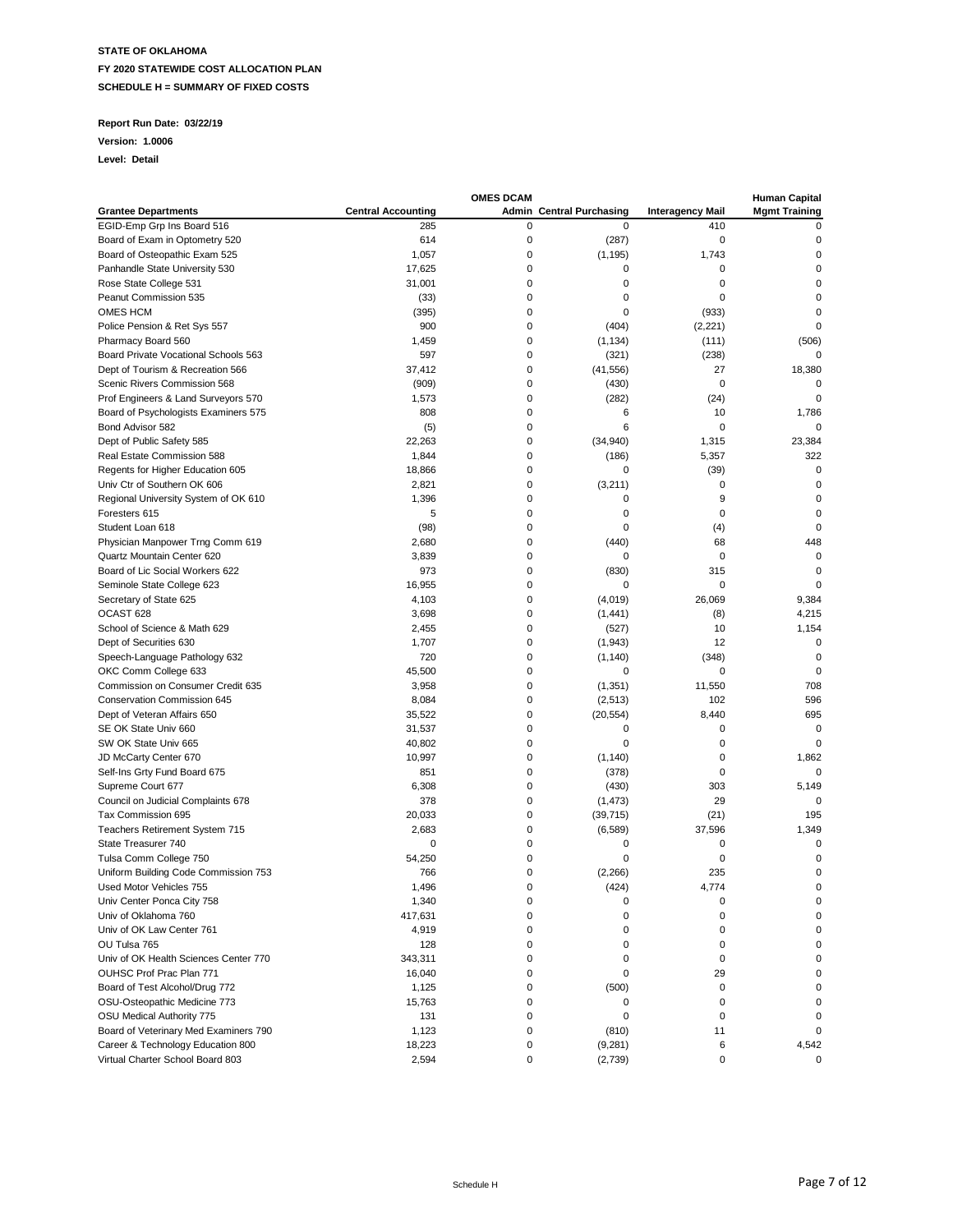### **Report Run Date: 03/22/19**

#### **Version: 1.0006**

|                                     |                           | <b>OMES DCAM</b> |                                 |                         | <b>Human Capital</b> |
|-------------------------------------|---------------------------|------------------|---------------------------------|-------------------------|----------------------|
| <b>Grantee Departments</b>          | <b>Central Accounting</b> |                  | <b>Admin Central Purchasing</b> | <b>Interagency Mail</b> | <b>Mgmt Training</b> |
| Dept of Rehabilitation Services 805 | 24,499                    | 0                | (21, 012)                       | 998                     | 71,843               |
| Health Care Authority 807           | 7,585                     |                  | (7, 417)                        | 8                       | 64,971               |
| OMES Employee Benefits Dept 815     | 110                       |                  |                                 | (2, 113)                |                      |
| Univ Hospital Authority 825         | 533                       |                  |                                 |                         |                      |
| Dept of Human Services 830          | 60,583                    |                  | (38, 997)                       | (116)                   | 70,422               |
| Water Resources Board 835           | 5,709                     |                  | (3,520)                         | я                       | 7,643                |
| Workers Comp Commission 865         | 3,206                     |                  | (7, 296)                        | (323)                   | 2,467                |
| Wheat Commission 875                | (5)                       |                  |                                 | (241)                   |                      |
| Will Rogers Memorial Commission 880 | (4, 414)                  |                  | (972)                           |                         |                      |
| Development Finance Authority 900   | 87                        |                  |                                 |                         |                      |
| Capital Board 915                   |                           |                  |                                 |                         |                      |
| Housing Fin 922                     | 32                        |                  |                                 |                         |                      |
| OK Turnpike Authority 978           | 1,234                     |                  | U                               | 147                     | 17,533               |
| Grand River Dam Authority 980       | 299                       |                  | 576                             |                         | (9,805)              |
| Municipal Power Authority 981       | 23                        |                  | U                               |                         |                      |
| Other                               | 946                       |                  | (3, 855)                        |                         | 2,394                |
| <b>CMIA</b>                         | (28)                      |                  |                                 |                         |                      |
| <b>General Government</b>           | 90,073                    |                  |                                 |                         |                      |
| <b>Summary Total</b>                | 2,569,870                 | (670, 447)       | (1,372,137)                     | 169,454                 | 853,415              |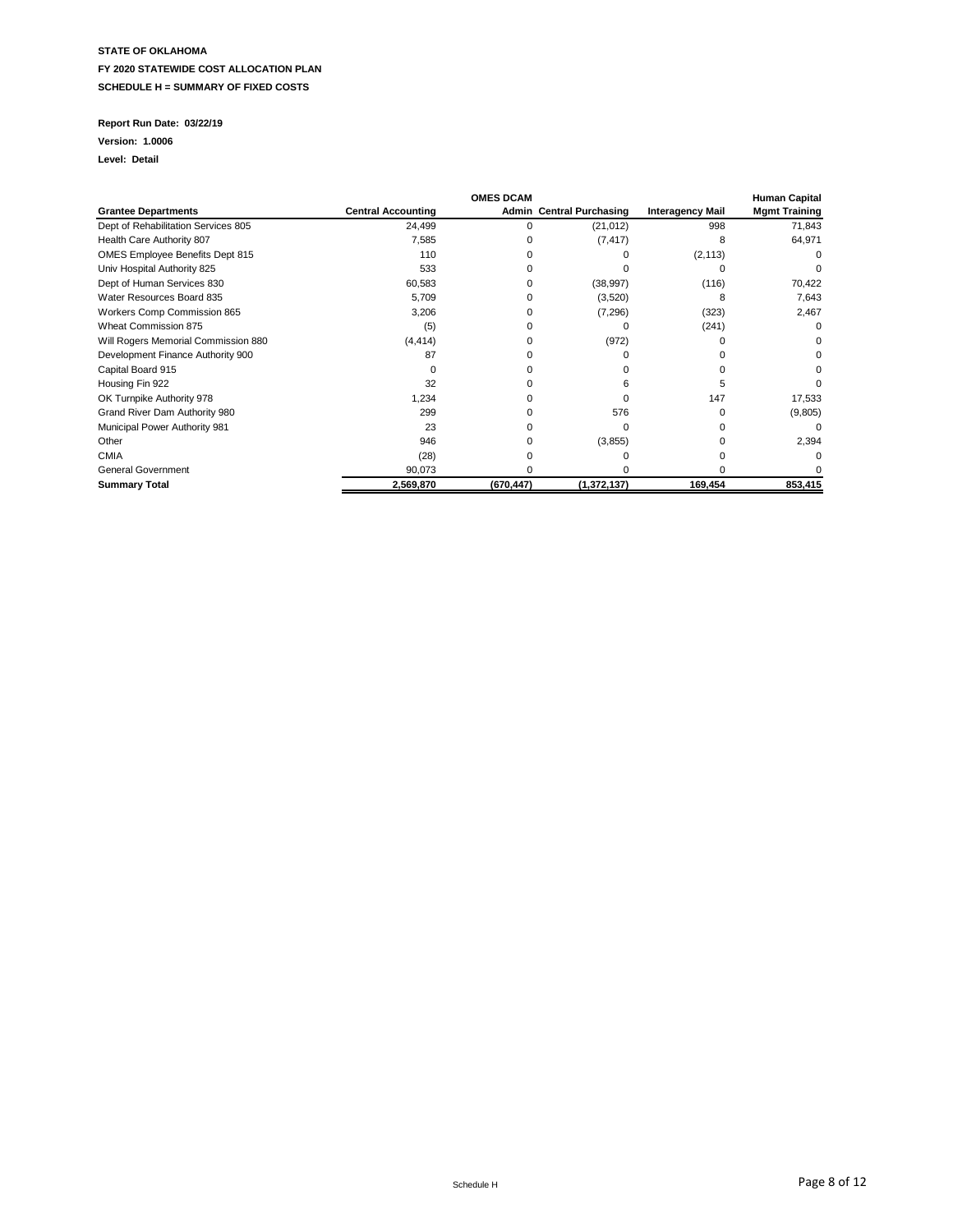### **Report Run Date: 03/22/19**

**Version: 1.0006**

|                                    | <b>Merit Protection</b> |                 |             |
|------------------------------------|-------------------------|-----------------|-------------|
| <b>Grantee Departments</b>         | Commission (298)        | Treasurer (740) | Total Fixed |
| DCAM Facilities Svcs (2000004)     | 0                       | 0               | (28, 027)   |
| DCAM Risk Mgmt (2000011)           | 0                       | 0               | (12, 404)   |
| DCAM Fed Surplus Prop (2000007)    | 0                       | 0               | (7, 163)    |
| DCAM Const & Property (2000001)    | 0                       | 0               | (1, 142)    |
| DCAM Central Printing (2000003)    | 0                       | 0               | (9, 559)    |
| DCAM Fleet (MP) (2000010)          | 0                       | 0               | (9,581)     |
| <b>DCAM Other</b>                  | 0                       | 0               | (65, 812)   |
| Agency Business Svcs (ABS)         | 0                       | 0               | 47,933      |
| <b>Shared Payroll Services</b>     | 0                       | 0               | 158,530     |
| OMES ISD                           | 0                       | 0               | 1,916,546   |
| <b>OSU 010</b>                     | 2,151                   | 74,794          | 468,965     |
| OSU Exp Station 011                | 0                       | 1,145           | 9,314       |
| OSU Extension Div 012              | 0                       | 525             | 7,159       |
| OSU Tech Branch 013                | 0                       |                 |             |
|                                    | 0                       | 1,153           | 6,928       |
| OSU Veterinary Medicine 014        |                         | 1,135           | 13,588      |
| OSU Ok City 015                    | 0                       | 783             | 7,794       |
| OSU Tulsa 016                      | 0                       | 542             | 4,262       |
| Accountancy Board 020              | 5                       | 3,664           | 4,691       |
| Abstractors Board 022              | 0                       | (118)           | 1,004       |
| Military Dept 025                  | 2,579                   | 2,228           | 56,580      |
| <b>ABLE 030</b>                    | 13                      | 3,746           | (7, 367)    |
| Boll Weevil 039                    | 2                       | 87              | 1,040       |
| Agriculture Food & Forestry 040    | 37,978                  | 4,438           | 58,941      |
| Western OK State College 041       | 62                      | 5,645           | 18,854      |
| Anatomical Board 044               | 0                       | 0               | (8)         |
| Board of Architects 045            | 2                       | 525             | 2,546       |
| Indigents Defense System 047       | 49                      | 948             | 22,202      |
| Attorney General 049               | 86                      | 1,832           | 126,125     |
| Arts Council 055                   | 5                       | 89              | 6,825       |
| Aeronautics Commission 060         | 4                       | 311             | 1,359       |
| Banking Dept 065                   | 18                      | 94              | 3,330       |
| Bldg Bonds Commission 091          | 0                       | 0               | 482         |
| Tobacco Settlement Trust 092       | 11                      | 182             | 7,224       |
| Cameron University 100             | 191                     | 10,884          | 46,595      |
| Capital Improvements Authority 105 | 0                       | 66              | 2,996       |
| Carl Albert State College 108      | 80                      | 10,901          | 32,801      |
| Univ of Central OK 120             | 862                     | 8,225           | 114,723     |
| Dept of Mines 125                  | 17                      | 1,902           | (21, 576)   |
| Commission on Children & Youth 127 | 4,733                   | 150             | 918         |
| Corrections 131                    | 47,494                  | 28,308          | 152,568     |
| Board of Podiatric Med Exam 140    | 0                       | 143             | 472         |
| Board of Chiropractor Exam 145     | $\overline{2}$          | 1,623           | 4,857       |
| Board of Behavioral Health 148     | 1                       | 780             | 2,764       |
| Univ of Science & Arts 150         | 96                      | 5,661           |             |
| Commerce 160                       |                         |                 | 23,984      |
|                                    | 49                      | 467             | 8,725       |
| Connors State College 165          | (72)                    | 6,671           | 21,639      |
| Construction Industries Board 170  | 15                      | 2,559           | 33,553      |
| Corporation Commission 185         | 19,174                  | 4,309           | 127,433     |
| Board of Cosmetology 190           | 7                       | 4,461           | 37,542      |
| Court of Criminal Appeals 199      | 11                      | 70              | 2,867       |
| JM Davis Museum 204                | 0                       | 1,118           | 2,561       |
| Board of Dentistry 215             | 2                       | 1,121           | 2,258       |
| District Courts 219                | 258                     | 470             | 10,133      |
| District Attorneys Council 220     | 409                     | 2,872           | 44,123      |
| East Central University 230        | 218                     | 7,731           | 33,663      |
| Eastern OK State College 240       | 58                      | 4,008           | 19,480      |
| Redlands CC 241                    | 51                      | 3,874           | 15,505      |
| Dept of Education 265              | 142                     | 9,580           | 30,592      |
| Education TV Authority 266         | 16                      | 219             | (1,201)     |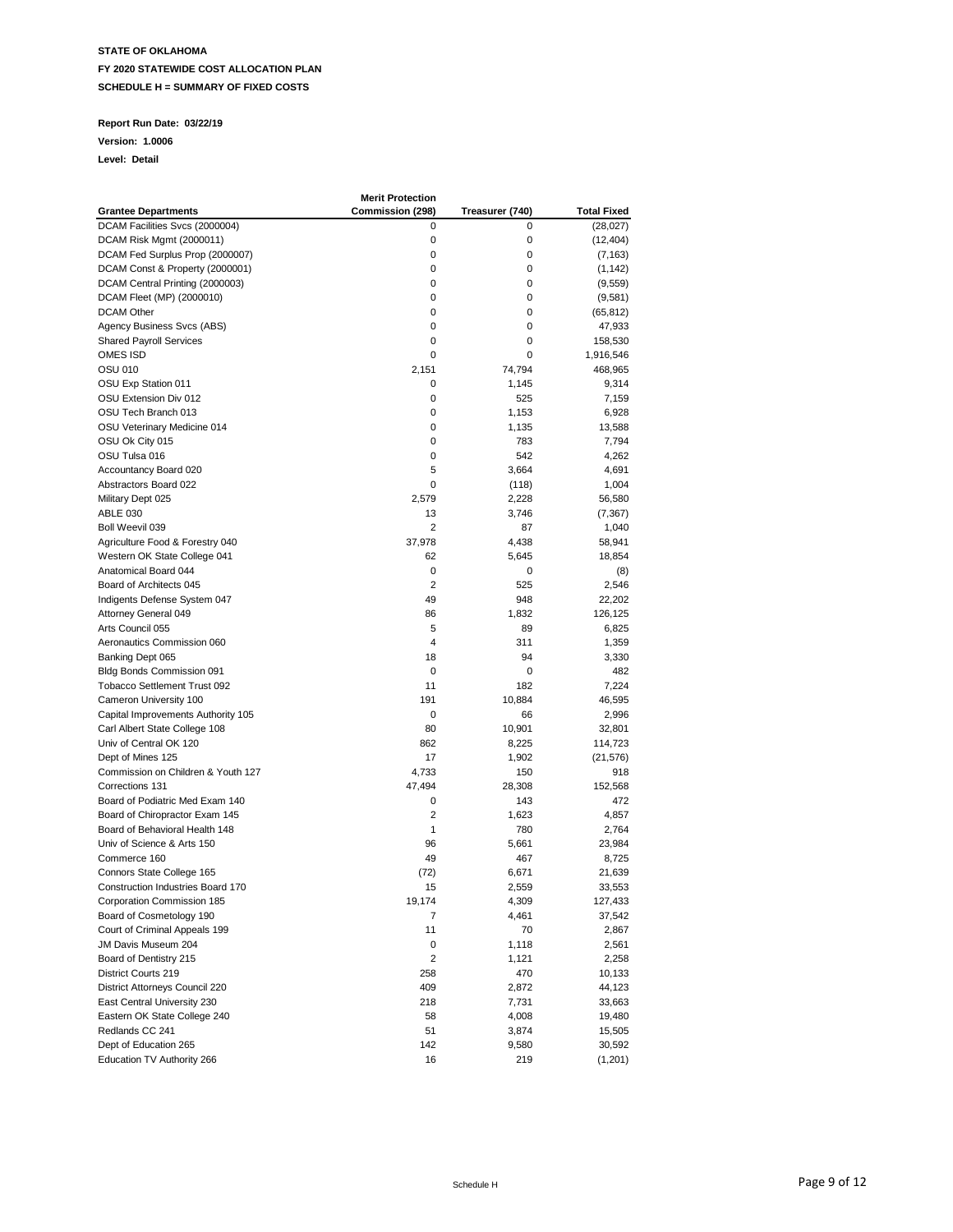### **Report Run Date: 03/22/19**

**Version: 1.0006**

|                                                                      | <b>Merit Protection</b> |                 |                    |
|----------------------------------------------------------------------|-------------------------|-----------------|--------------------|
| <b>Grantee Departments</b>                                           | Commission (298)        | Treasurer (740) | <b>Total Fixed</b> |
| Election Board 270                                                   | 11                      | 281             | 18,832             |
| Educational Quality & Accountability 275                             | 2                       | 113             | (1, 275)           |
| Funeral Board 285                                                    | $\overline{2}$          | 443             | 1,432              |
| <b>Employment Security Commission 290</b>                            | 23,768                  | 10,677          | 248,149            |
| Dept of Environmental Quality 292                                    | (18, 105)               | 5,034           | 5,316              |
| Ethics Commission 296                                                | 3                       | 2,162           | (10, 754)          |
| Auditor & Inspector 300                                              | 42                      | 1,659           | 13,174             |
| Governor 305                                                         | 8                       | 77              | 4,636              |
| Pardon & Parole Board 306                                            | 4                       | 59              | 4,242              |
| Interstate Oil Compact Commission 307                                | 4                       | 27              | (1,033)            |
| Bureau of Investigation 308                                          | 33,212                  | 5,323           | 36,886             |
| Dept of Emergency Mgmt 309                                           | 20                      | 433             | 13,456             |
| Fire Marshal 310                                                     | 4,730                   | 756             | 11,109             |
|                                                                      | 3                       | 9,389           |                    |
| Firefighters Pens & Ret Sys 315<br>Dept of Wildlife Conservation 320 | 4,900                   | 10,164          | 7,575              |
|                                                                      | 1                       |                 | 38,371             |
| Office of Disability Concerns 326                                    |                         | (30)            | 5,720              |
| Dept of Health 340                                                   | 3,693                   | 11,458          | (59, 970)          |
| <b>Chief Medical Examiner 342</b>                                    | (2,261)                 | 1,109           | (437)              |
| Examiners of Perfusionists 343                                       | 0                       | 175             | 353                |
| Dept of Transportation 345                                           | 5,898                   | 11,043          | 26,661             |
| Space Industry Dev Authority 346                                     | 3                       | 262             | 4,674              |
| <b>Historical Society 350</b>                                        | 54                      | 11,202          | 13,002             |
| Horse Racing Commission 353                                          | 11                      | 7,098           | 6,466              |
| Energy Resources Board 359                                           | 0                       | 1,658           | 4,794              |
| Native American 361                                                  | 0                       | 0               | (6)                |
| Workers Comp Court 369                                               | $\overline{7}$          | 1,055           | (6,059)            |
| Industrial Finance Authority 370                                     | 2                       | 286             | 1,101              |
| Insurance Dept 385                                                   | 56                      | 14,331          | (10, 535)          |
| Comp Source 390                                                      | 0                       | 0               | 191                |
| Multiple Injury Trust Fund 391                                       | 4                       | 39,738          | 66,957             |
| Office of Juvenile Affairs 400                                       | 21,811                  | 4,484           | 73,618             |
| Dept of Labor 405                                                    | 4,757                   | 3,055           | 13,036             |
| Commission of the Land Office 410                                    | (4,603)                 | 4,239           | 19,256             |
| Council on Law Enfc Educ & Trng 415                                  | 16                      | 1,233           | 16,216             |
| Law Enforcement Retirement Sys 416                                   | 2                       | 1,446           | (26, 247)          |
| Langston University 420                                              | 234                     | 4,555           | 30,224             |
| Senate 421                                                           | 84                      | 481             | 1,678              |
| House of Representatives 422                                         | 93                      | 463             | 2,794              |
| Legislative Service Bureau 423                                       | 3                       | 21              | 1,033              |
| Dept of Libraries 430                                                | 9                       | 868             | 5,644              |
| <b>Library Record Storage</b>                                        | 1                       | 0               | 5                  |
| Lottery Commission 435                                               | 16                      | 2,962           | (8, 486)           |
| Lt Governor 440                                                      | 2                       | 15              | 3,092              |
| LP Gas Res, Mrkt & Safety Comm 444                                   | 0                       | (1)             | 234                |
| LPG Board 445                                                        | 6                       | 89              | 888                |
| Board of Lic Alcohol & Drug Cnsl 448                                 | 1                       | 1,546           | 1,594              |
| Board of Med Licensure & Supr 450                                    | 11                      | 5.338           | 510                |
| Mental Health & Substance Abuse 452                                  | 31,800                  | 20,818          | 69,250             |
| Rogers State University 461                                          | 149                     | 9,860           | 22,975             |
| Murray College 470                                                   | 7                       | 8,855           | 26,098             |
| Motor Vehicle Commission 475                                         | 3                       | 920             | 802                |
| Bureau of Narcotics 477                                              | 59                      | 4,896           | 13,301             |
| NE OK A&M College 480                                                | 58                      | 9,314           | 27,933             |
| Northeastern State University 485                                    | 418                     | 25,908          | 79,659             |
| Northern OK College 490                                              | 94                      | 12,794          | 34,244             |
| Northwestern OK State Univ 505                                       | 111                     | 4,954           | 31,010             |
| Board of Exam for LT Care Admin 509                                  | 2                       | 1,325           | 1,960              |
| Board of Nursing 510                                                 | 12                      | 5,233           | (18,481)           |
| OPERS - OK Public Empl Ret Sys 515                                   | 28                      | 27,846          | 57,535             |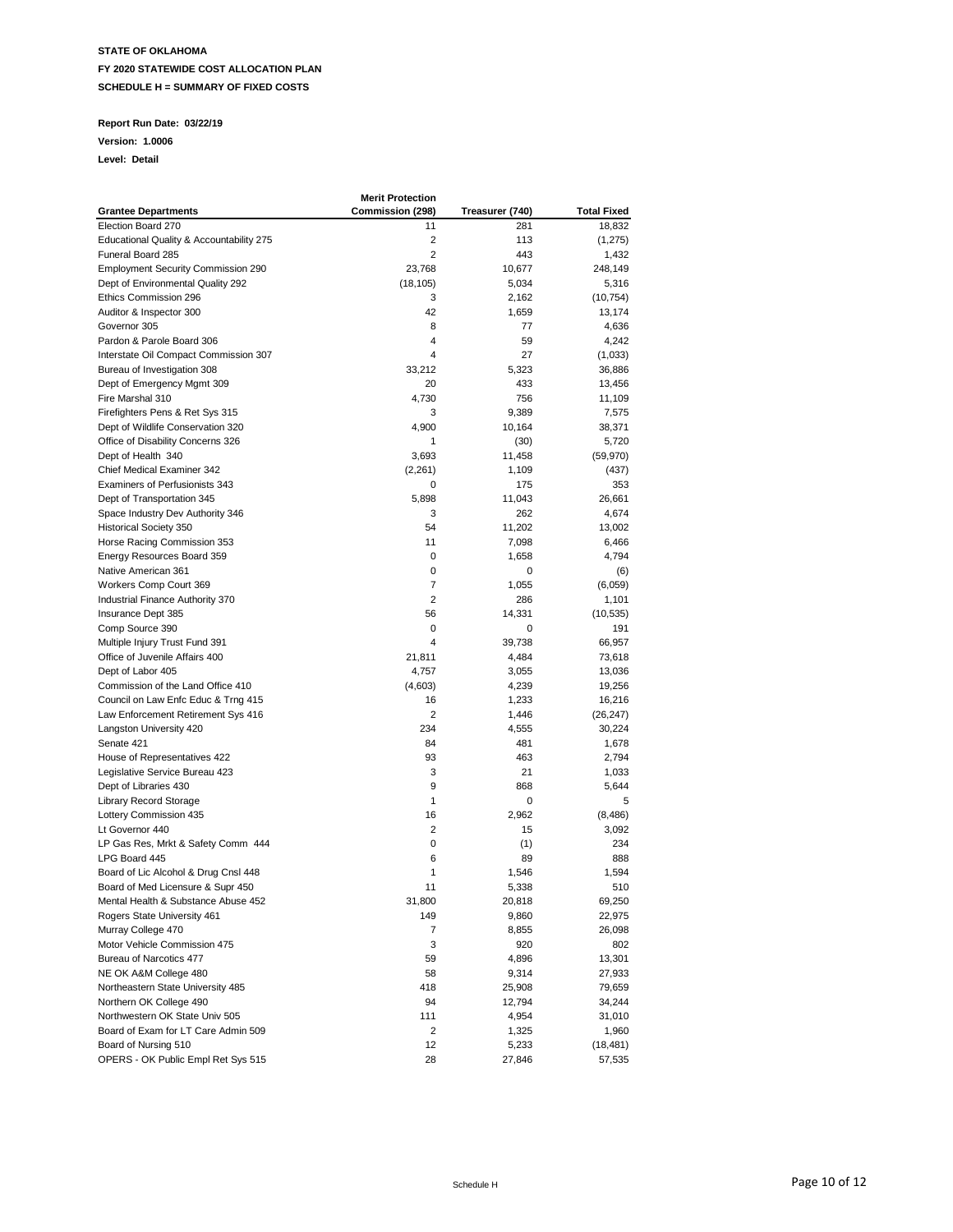### **Report Run Date: 03/22/19**

**Version: 1.0006**

|                                       | <b>Merit Protection</b> |                 |                    |
|---------------------------------------|-------------------------|-----------------|--------------------|
| <b>Grantee Departments</b>            | Commission (298)        | Treasurer (740) | <b>Total Fixed</b> |
| EGID-Emp Grp Ins Board 516            | 0                       | 11,464          | 468,499            |
| Board of Exam in Optometry 520        | 0                       | 415             | 1,710              |
| Board of Osteopathic Exam 525         | 3                       | 696             | 2,607              |
| Panhandle State University 530        | 45                      | 8,083           | 27,572             |
| Rose State College 531                | 143                     | 9,975           | 40,805             |
| Peanut Commission 535                 | 0                       | 0               | (33)               |
| OMES HCM                              | 0                       | 0               | 205,646            |
| Police Pension & Ret Sys 557          | 5                       | 3,970           | 3,050              |
| Pharmacy Board 560                    | 5                       | 4,613           | 5,635              |
| Board Private Vocational Schools 563  | $\overline{2}$          | 420             | 839                |
| Dept of Tourism & Recreation 566      | 26,311                  | 158,862         | 184,988            |
| Scenic Rivers Commission 568          | (7)                     | (169)           | (2, 281)           |
| Prof Engineers & Land Surveyors 570   | 3                       | 4,227           | 7,215              |
| Board of Psychologists Examiners 575  | 1                       | 670             |                    |
| Bond Advisor 582                      | (2)                     | 5               | 4,548              |
|                                       |                         |                 | 2,334              |
| Dept of Public Safety 585             | (3,517)                 | 14,471          | (3,669)            |
| Real Estate Commission 588            | 4,731                   | 4,326           | 17,480             |
| Regents for Higher Education 605      | 27                      | 3,457           | 31,448             |
| Univ Ctr of Southern OK 606           | 5                       | 185             | (569)              |
| Regional University System of OK 610  | (1)                     | 64              | 1,758              |
| Foresters 615                         | 0                       | 0               | 5                  |
| Student Loan 618                      | (59)                    | 0               | (161)              |
| Physician Manpower Trng Comm 619      | 1                       | 714             | 5,960              |
| Quartz Mountain Center 620            | 11                      | 6,617           | 10,310             |
| Board of Lic Social Workers 622       | 0                       | 2,151           | 2,624              |
| Seminole State College 623            | 51                      | 3,829           | 20,812             |
| Secretary of State 625                | 21                      | 6,575           | 44,423             |
| OCAST <sub>628</sub>                  | 7                       | 274             | 8,406              |
| School of Science & Math 629          | 26                      | 146             | 4,256              |
| Dept of Securities 630                | 10                      | 1,142           | 11,866             |
| Speech-Language Pathology 632         | 1                       | 1,286           | 1,008              |
| OKC Comm College 633                  | 129                     | 5,194           | 51,012             |
| Commission on Consumer Credit 635     | 26                      | 2,239           | 4,801              |
| Conservation Commission 645           | (2,303)                 | 211             | (4, 194)           |
| Dept of Veteran Affairs 650           | (6, 314)                | 13,823          | 17,867             |
| SE OK State Univ 660                  | 183                     | 11,915          | 44,109             |
| SW OK State Univ 665                  | 339                     | 17,683          | 59,591             |
| JD McCarty Center 670                 | 106                     | 2,190           | 17,748             |
| Self-Ins Grty Fund Board 675          | 0                       | 37              | 1,387              |
| Supreme Court 677                     | 72                      | 2,915           | 20,431             |
| Council on Judicial Complaints 678    | 0                       | 8               | (995)              |
| Tax Commission 695                    | 47,742                  | 95,420          | 130,210            |
| Teachers Retirement System 715        | 18                      | 46,708          |                    |
| State Treasurer 740                   |                         | 267,802         | 82,575             |
|                                       | 0                       |                 | 267,802            |
| Tulsa Comm College 750                | 421                     | 23,609          | 79,464             |
| Uniform Building Code Commission 753  | 2                       | 1,299           | 1,703              |
| Used Motor Vehicles 755               | 4                       | 704             | 7,499              |
| Univ Center Ponca City 758            | 0                       | 836             | 2,176              |
| Univ of Oklahoma 760                  | 3,368                   | 51,849          | 472,431            |
| Univ of OK Law Center 761             | 0                       | 652             | 4,733              |
| OU Tulsa 765                          | 0                       | 0               | 128                |
| Univ of OK Health Sciences Center 770 | 2,416                   | 59,815          | 405,020            |
| OUHSC Prof Prac Plan 771              | 360                     | 670             | 16,995             |
| Board of Test Alcohol/Drug 772        | 2                       | 462             | (28,030)           |
| OSU-Osteopathic Medicine 773          | 0                       | 1,948           | 17,711             |
| OSU Medical Authority 775             | 0                       | 10              | 141                |
| Board of Veterinary Med Examiners 790 | 3                       | 1,646           | 3,730              |
| Career & Technology Education 800     | 90                      | 3,584           | 23,677             |
| Virtual Charter School Board 803      | 2                       | 116             | (784)              |
|                                       |                         |                 |                    |